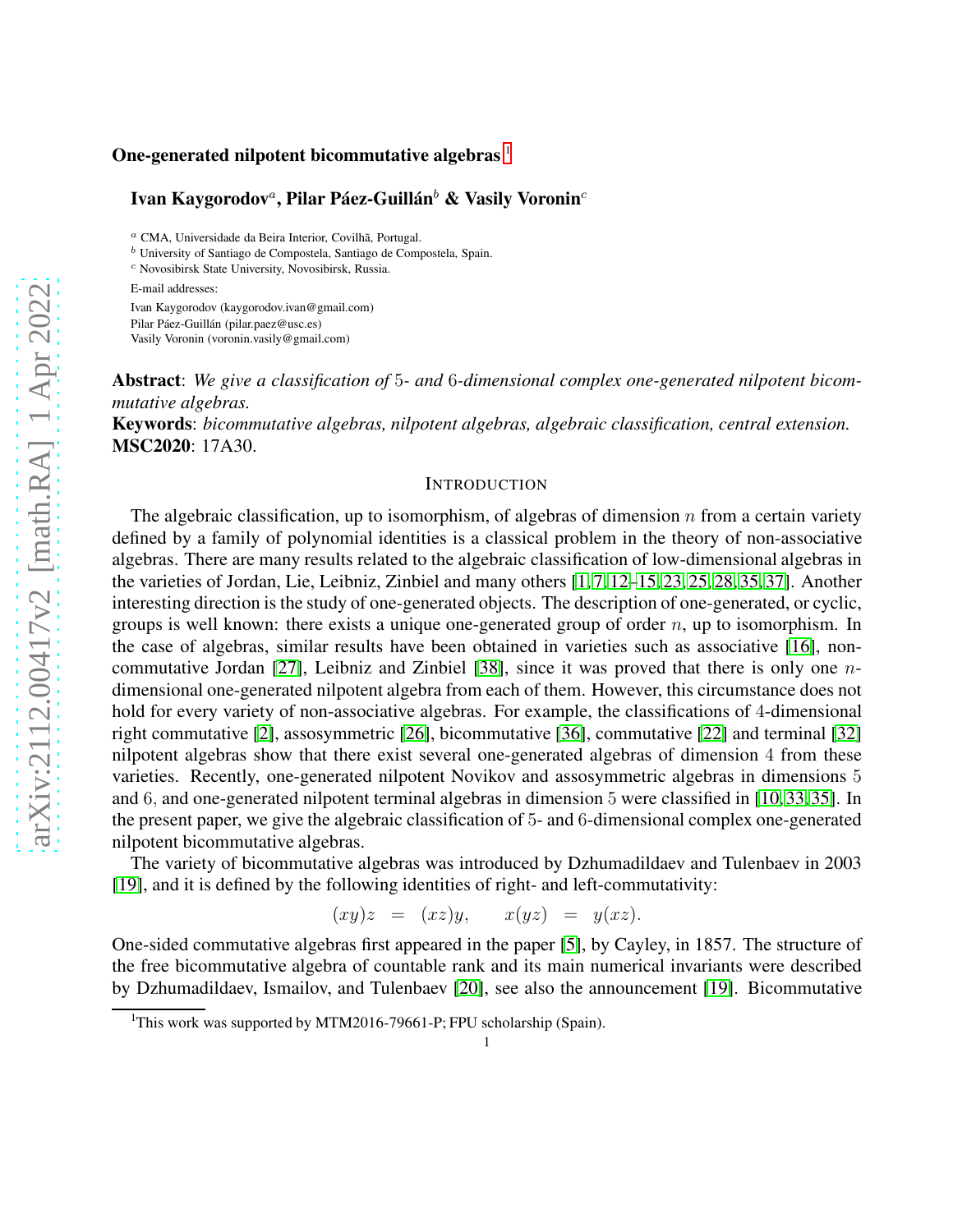algebras were also studied in [\[17,](#page-23-8) [18,](#page-23-9) [21\]](#page-24-14), and in [\[3,](#page-23-10) [4\]](#page-23-11) under the name of LR-algebras. The algebraic and geometric classifications of 2-dimensional bicommutative algebras are given in [\[37\]](#page-24-4), and that of 4-dimensional nilpotent bicommutative algebras, in [\[36\]](#page-24-8).

Our method for classifying nilpotent bicommutative algebras is based on the calculation of central extensions of smaller nilpotent algebras from the same variety. The algebraic study of central extensions of Lie and non-Lie algebras has been an important topic for years [\[9,](#page-23-12) [24,](#page-24-15) [29,](#page-24-16) [31,](#page-24-17) [34,](#page-24-18) [39,](#page-24-19) [40\]](#page-24-20), especially due to their usefulness to classify nilpotent algebras from different varieties. First, Skjelbred and Sund employed central extensions of Lie algebras to obtain a classification of nilpotent Lie algebras [\[39\]](#page-24-19). After that, and basing on the method developed by Skjelbred and Sund, all non-Lie central extensions of all 4-dimensional Malcev algebras were described [\[24\]](#page-24-15), all anticommutative central extensions of 3-dimensional anticommutative algebras [\[6\]](#page-23-13), and all central extensions of 2-dimensional algebras [\[8\]](#page-23-14). Also, central extensions were used to give classifications of 4-dimensional nilpotent associative algebras [\[15\]](#page-23-3), 5-dimensional nilpotent Jordan algebras [\[23\]](#page-24-0), 5 dimensional nilpotent restricted Lie algebras [\[13\]](#page-23-15), 5-dimensional nilpotent associative commutative algebras [\[36\]](#page-24-8), 6-dimensional nilpotent Lie algebras [\[12,](#page-23-2) [14\]](#page-23-16), 6-dimensional nilpotent Malcev algebras [\[25\]](#page-24-1), 6-dimensional nilpotent anticommutative algebras [\[30\]](#page-24-21), 8-dimensional dual Mock Lie algebras [\[11\]](#page-23-17), and some others.

The paper is organized as follows. Section [1](#page-1-0) is devoted to summarise the method for classifying nilpotent bicommutative algebras, inspired by that of Skjelbred and Sund [\[39\]](#page-24-19), including also some considerations about one-generated algebras and the current classification of one-generated nilpotent bicommutative algebras of dimension up to 4. In Section [2,](#page-4-0) we apply this method to obtain the complete classification of 5-dimensional one-generated nilpotent bicommutative algebras. Finally, in Section [3,](#page-11-0) we base on the results of the previous section to classify the one-generated nilpotent bicommutative algebras of dimension 6.

#### 1. THE ALGEBRAIC CLASSIFICATION OF NILPOTENT BICOMMUTATIVE ALGEBRAS

<span id="page-1-0"></span>1.1. Method of classification of nilpotent algebras. In this section, we offer an analogue of the Skjelbred-Sund method for classifying nilpotent bicommutative algebras. As other analogues of this method were carefully explained in, for instance, [\[8,](#page-23-14) [24\]](#page-24-15), we will limit to expose its general lines, and refer the interested reader to the previous sources.

Let  $(A, \cdot)$  be a bicommutative algebra of dimension n over  $\mathbb C$  and  $V$  a vector space of dimension s over C. Consider the bilinear maps  $\theta$ :  $A \times A \longrightarrow V$  such that

$$
\theta(xy, z) = \theta(xz, y), \ \theta(x, yz) = \theta(y, xz),
$$

which will be called cocycles; they form a  $\mathbb{C}$ -linear space which we will denote by  $\mathbb{Z}^2(\mathbf{A}, \mathbf{V})$ . We define also the linear subspace  $B^2(A, V) = \{ \delta f : f \in \text{Hom}(A, V) \}$  formed by the cocycles  $\delta f$ defined by  $\delta f(x, y) = f(xy)$ . Its elements are called coboundaries. The second cohomology space  $H^2(A, V)$  is defined to be the quotient space  $Z^2(A, V)/B^2(A, V)$ .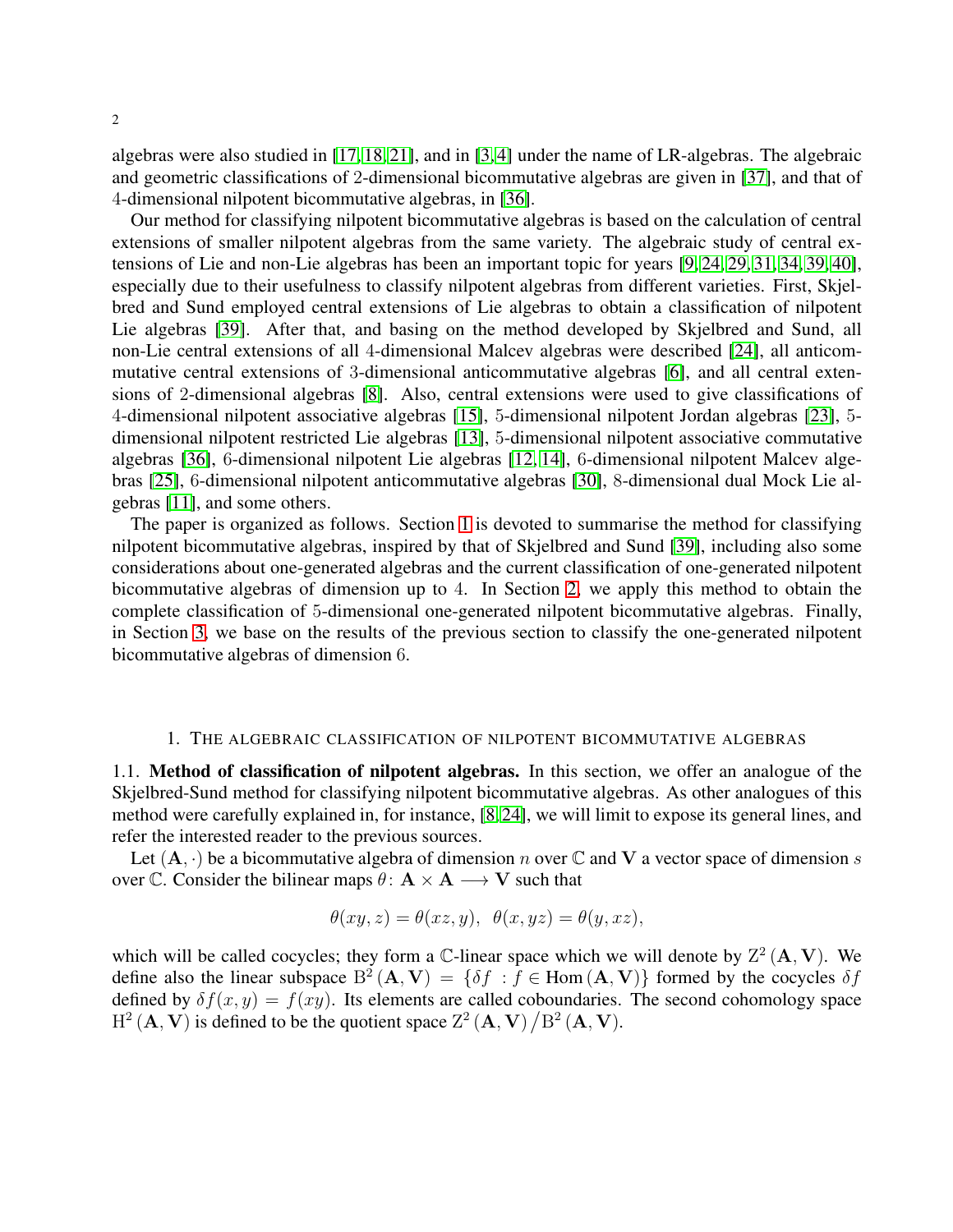Let  $\phi \in Aut(A)$  be an automorphism of A. Every  $\theta \in \mathbb{Z}^2(A, V)$  defines another cocycle  $\phi\theta$  by  $\phi\theta(x,y) = \theta(\phi(x), \phi(y))$ . This construction induces a right action of Aut(A) on Z<sup>2</sup> (A, V), which leaves  $B^2(A, V)$  invariant. So, it follows that  $Aut(A)$  also acts on  $H^2(A, V)$ .

Given a bilinear map  $\theta: A \times A \longrightarrow V$ , we can construct the direct sum  $A_{\theta} = A \oplus V$  and endow it with the bilinear product  $[-,-]_{A_{\theta}}$  defined by  $[x+x', y+y']_{A_{\theta}} = xy + \theta(x, y)$  for all  $x, y \in \mathbf{A}, x', y' \in \mathbf{V}$ . It is clear that the algebra  $\mathbf{A}_{\theta}$  is bicommutative if and only if  $\theta \in \mathbb{Z}^2(\mathbf{A}, \mathbf{V})$ . Note that it is a s- dimensional central extension of A by V; it is not difficult to prove that every central extension of A is of this type.

An important object for the development of the method is the so-called annihilator of  $\theta$ , namely  $\text{Ann}(\theta) = \{x \in \mathbf{A} : \theta(x, \mathbf{A}) + \theta(\mathbf{A}, x) = 0\}.$  We also recall that the annihilator of an algebra A is the ideal  ${\rm Ann}({\bf A})=\{x\in {\bf A}:x{\bf A}+{\bf A}x=0\}.$  It holds that  ${\rm Ann}({\bf A}_\theta)=\big({\rm Ann}(\theta)\cap{\rm Ann}(\tilde {\bf A})\big)\oplus {\bf V}.$  If  $A = A_0 \oplus I$  for any subspace I of Ann(A), then I is called an annihilator component of A. A central extension of an algebra A without annihilator component is called a non-split central extension.

<span id="page-2-0"></span>The following result is fundamental for the classification method.

**Lemma 1.** Let A be an *n*-dimensional bicommutative algebra such that  $\dim(\text{Ann}(A)) = s \neq 0$ . *Then there exists, up to isomorphism, a unique*  $(n - s)$ -dimensional bicommutative algebra  $A'$  and a *bilinear map*  $\theta \in \overline{Z}^2(\mathbf{A}, \mathbf{V})$  *with*  $\text{Ann}(\mathbf{A}') \cap \text{Ann}(\theta) = 0$ *, where* **V** *is a vector space of dimension s, such that*  $\mathbf{A} \cong \mathbf{A}'_{\theta}$  *and*  $\mathbf{A}/\text{Ann}(\mathbf{A}) \cong \mathbf{A}'$ *.* 

In view of this lemma, we can solve the isomorphism problem for bicommutative algebras with non-zero annihilator just working with central extensions.

Let us fix a basis  $\{e_1, \ldots, e_s\}$  of V. Given a cocycle  $\theta$ , it can be uniquely written as  $\theta(x, y) =$  $\sum_{i=1}^{s} \theta_i(x, y) e_i$ , where  $\theta_i \in \mathbb{Z}^2 (\mathbf{A}, \mathbb{C})$ . The main relations between  $\theta$  and  $\theta_i$  are that  $\theta \in \mathbb{B}^2 (\mathbf{A}, \mathbf{V})$  if  $i=1$ and only if all  $\theta_i \in B^2(\mathbf{A}, \mathbb{C})$ , and that  $\text{Ann}(\theta) = \text{Ann}(\theta_1) \cap \ldots \cap \text{Ann}(\theta_s)$ . Furthermore, we have the following lemma.

<span id="page-2-1"></span>**Lemma 2.** With the previous notations, if  $\text{Ann}(\theta) \cap \text{Ann}(\mathbf{A}) = 0$ , then  $\mathbf{A}_{\theta}$  has an annihilator *component if and only if*  $[\theta_1], \ldots, [\theta_s]$  *are linearly dependent in*  $H^2(\mathbf{A}, \mathbb{C})$ *.* 

Recall that, given a finite-dimensional vector space V over  $\mathbb C$ , the Grassmannian  $G_k(\mathbf V)$  is the set of all k-dimensional linear subspaces of V. Given  $W = \langle [\theta_1], \ldots, [\theta_s] \rangle \in G_s(H^2(\mathbf{A}, \mathbb{C}))$  and  $\phi \in \text{Aut}(\mathbf{A})$ , we define  $\phi W$  as  $\phi W = \langle [\phi \theta_1], \dots, [\phi \theta_s] \rangle$ , which again belongs to  $G_s(H^2(\mathbf{A}, \mathbb{C}))$ . This induces an action of Aut(A) on  $G_s(H^2(A, \mathbb{C}))$ ; the orbit of  $W \in G_s(H^2(A, \mathbb{C}))$  under this action will be denoted by  $Orb(W)$ .

Consider the set

$$
T_s(\mathbf{A}) = \left\{ W = \langle [\theta_1], \ldots, [\theta_s] \rangle \in G_s \left( \mathrm{H}^2 \left( \mathbf{A}, \mathbb{C} \right) \right) : \bigcap_{i=1}^s \mathrm{Ann}(\theta_i) \cap \mathrm{Ann}(\mathbf{A}) = 0 \right\};
$$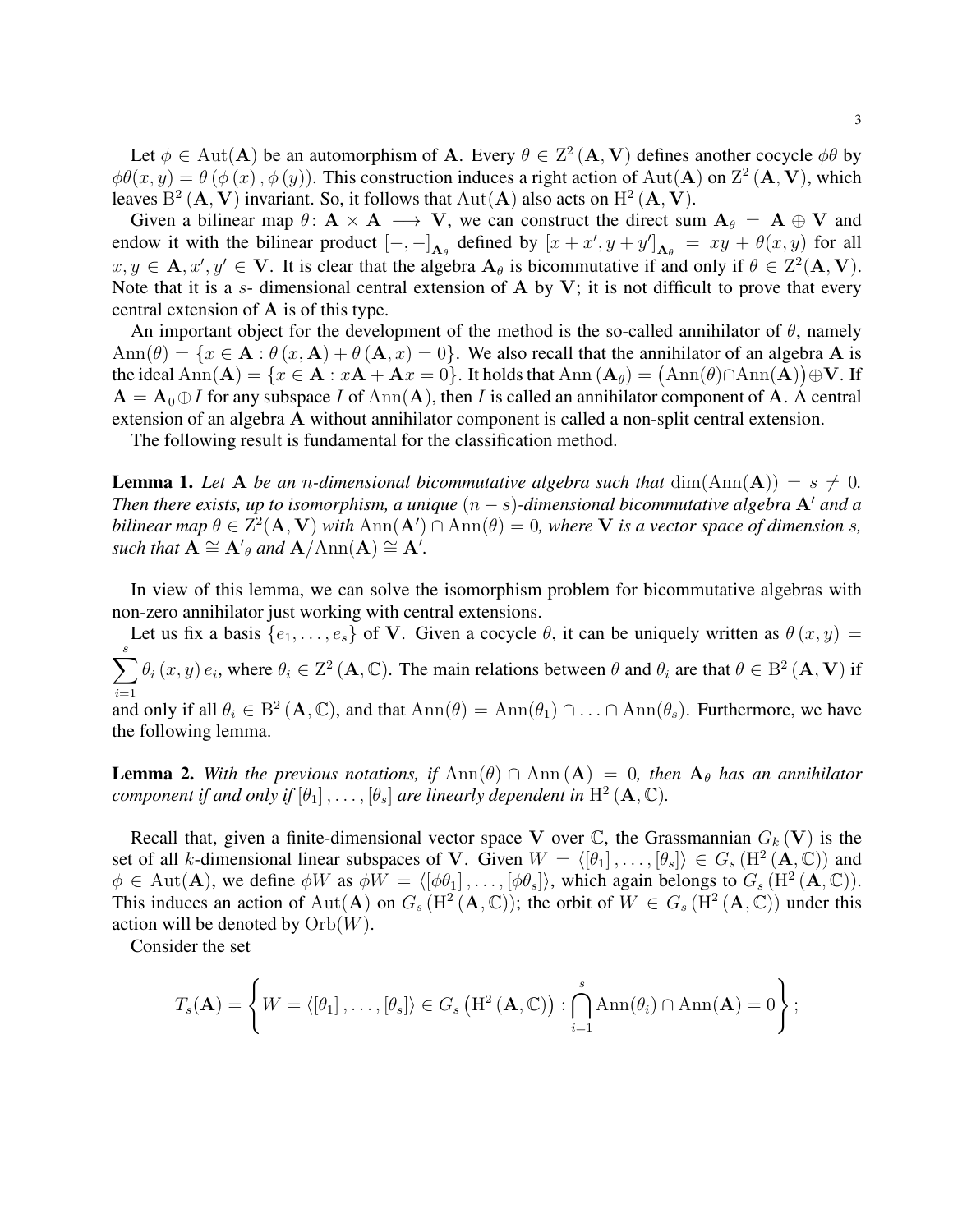it is well defined, as whenever  $\langle [\theta_1], \ldots, [\theta_s] \rangle = \langle [\vartheta_1], \ldots, [\vartheta_s] \rangle \in G_s(H^2(\mathbf{A}, \mathbb{C}))$ , it holds that

$$
\bigcap_{i=1}^s \text{Ann}(\theta_i) \cap \text{Ann}(\mathbf{A}) = \bigcap_{i=1}^s \text{Ann}(\vartheta_i) \cap \text{Ann}(\mathbf{A}).
$$

In addition,  $T_s(A)$  is stable under the action of Aut(A).

Let us denote by  $E(A, V)$  the set of all non-split s-dimensional central extensions of A by a s-dimensional linear space V:

$$
E(\mathbf{A}, \mathbf{V}) = \left\{ \mathbf{A}_{\theta} : \theta(x, y) = \sum_{i=1}^{s} \theta_{i}(x, y) e_{i} \text{ and } \langle [\theta_{1}], \ldots, [\theta_{s}] \rangle \in T_{s}(\mathbf{A}) \right\}.
$$

<span id="page-3-0"></span>The following lemma solves the isomorphism problem for non-split central extensions of bicommutative algebras.

**Lemma 3.** Let  $A_{\theta}, A_{\vartheta} \in E(A, V)$ . Suppose that  $\theta(x, y) = \sum_{i=1}^{s}$  $i=1$  $\theta_i(x, y) e_i$  and  $\vartheta(x, y) =$ 

 $\sum^s$  $i=1$  $\vartheta_i(x, y)$   $e_i$ . Then the bicommutative algebras  $\mathbf{A}_{\theta}$  and  $\mathbf{A}_{\vartheta}$  are isomorphic if and only if

Orb 
$$
\langle [\theta_1], \ldots, [\theta_s] \rangle =
$$
Orb  $\langle [\vartheta_1], \ldots, [\vartheta_s] \rangle$ .

In conclusion, we can construct all the non-split central extensions of a bicommutative algebra  $A'$ of dimension  $n - s$  by following this procedure:

- (1) Determine  $H^2(\mathbf{A}', \mathbb{C})$ , Ann $(\mathbf{A}')$  and Aut $(\mathbf{A}')$ .
- (2) Determine the set of Aut( $\mathbf{A}'$ )-orbits on  $T_s(\mathbf{A}')$ .
- (3) For each orbit, construct the bicommutative algebra associated with a representative of it.

Taking into account Lemmas [1](#page-2-0) and [3,](#page-3-0) it is clear that, provided that the classifications of nilpotent bicommutative algebras of dimension up to  $n - 1$  are known, we can also classify all the nilpotent bicommutative algebras of dimension  $n$ .

Note also that if we want to stick to the one-generated case, it suffices to consider the non-split central extensions of one-generated nilpotent bicommutative algebras of lower dimension. Indeed, the central extensions of an algebra which is not one-generated cannot be one-generated; on the other hand, considering the definition of  $B^2(A, V)$  and Lemma [2,](#page-2-1) it is not difficult to see that the non-split extensions of a one-generated algebra are again one-generated.

1.2. **Notations.** Let A be a bicommutative algebra and let us fix a basis  $\{e_1, \ldots, e_n\}$ . We will denote by  $\Delta_{ij}$  the bicommutative bilinear form  $\Delta_{ij}$ :  $\mathbf{A} \times \mathbf{A} \longrightarrow \mathbb{C}$  with  $\Delta_{ij}$   $(e_i, e_m) = \delta_{il} \delta_{jm}$ . Then, the set  $\{\Delta_{ij}: 1 \le i, j \le n\}$  is a basis for the linear space of the bilinear forms on A, and every  $\theta \in \mathbb{Z}^2(\mathbf{A}, \mathbf{V})$ can be uniquely written as  $\theta = \sum$  $1\leq i,j\leq n$  $c_{ij}\Delta_{ij}$ , where  $c_{ij}\in\mathbb{C}$ .

Henceforth,  $\mathcal{B}_j^i$  will denote the  $j^{\text{th}}$  *i*-dimensional one-generated bicommutative algebra.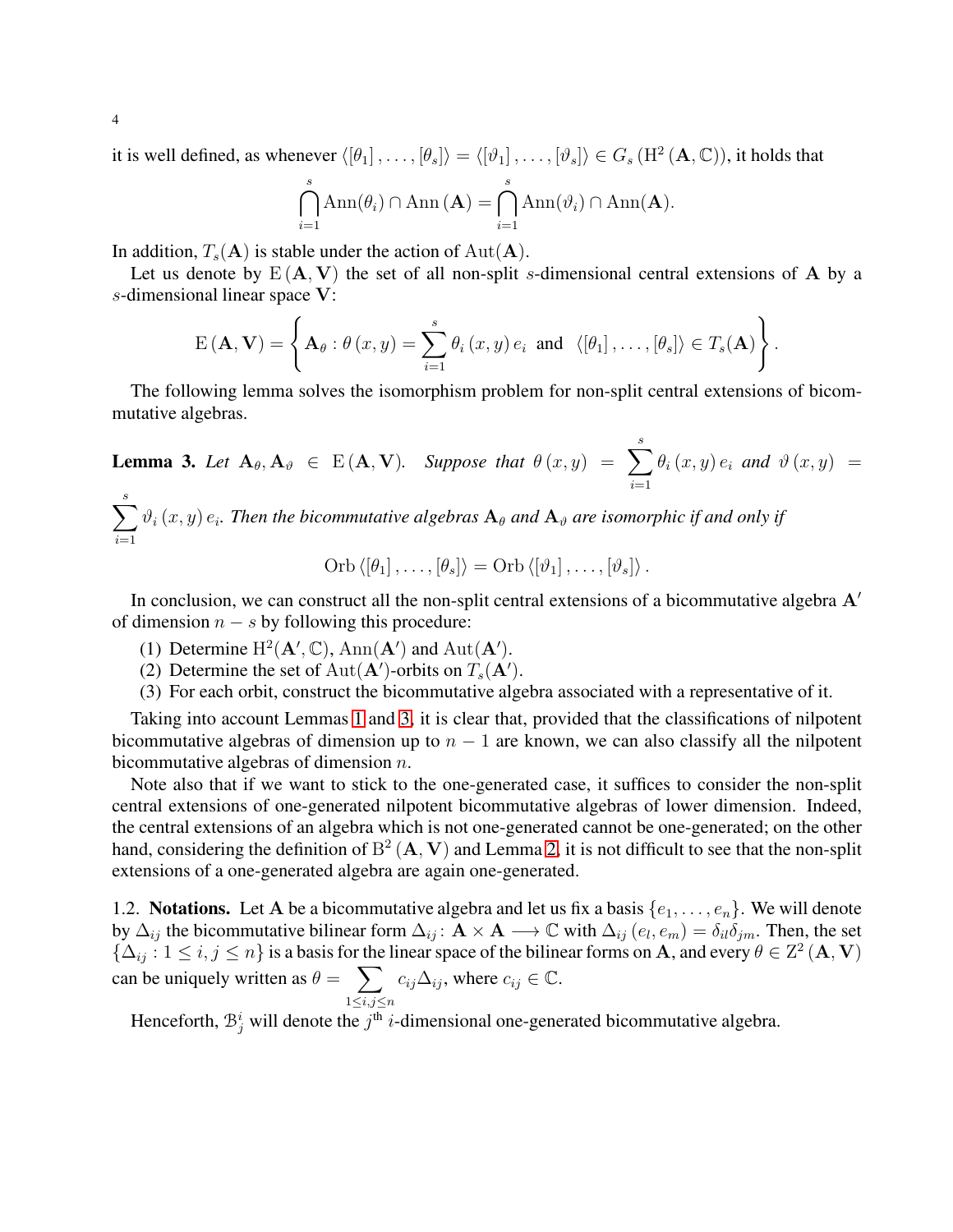1.3. Low dimensional one-generated nilpotent bicommutative algebras. We can extract from [36] the list of the one-generated nilpotent bicommutative algebras of dimension up to 4. Note that, for dimensions 3 and 4, it is not necessary to check the lists of "trivial" algebras (i.e. those in which the identity  $(xy)z = x(yz) = 0$  holds), since they cannot be one-generated.

| $\mathcal{B}^2_{01}$ | $e_1e_1 = e_2$                      |                                                        |                                                                                      |                                                                                                     |                                                 |                |
|----------------------|-------------------------------------|--------------------------------------------------------|--------------------------------------------------------------------------------------|-----------------------------------------------------------------------------------------------------|-------------------------------------------------|----------------|
| $\mathcal{B}^3_{01}$ | : $e_1e_1 = e_2 \quad e_2e_1 = e_3$ |                                                        |                                                                                      |                                                                                                     |                                                 |                |
|                      |                                     |                                                        | $\mathcal{B}_{02}^3(\lambda)$ : $e_1e_1 = e_2$ $e_1e_2 = e_3$ $e_2e_1 = \lambda e_3$ |                                                                                                     |                                                 |                |
| $\mathcal{B}^4_{01}$ |                                     | : $e_1e_1 = e_2 \quad e_1e_2 = e_4 \quad e_2e_1 = e_3$ |                                                                                      |                                                                                                     |                                                 |                |
| $\mathcal{B}^4_{02}$ |                                     |                                                        | $e_1e_1 = e_2 \quad e_1e_2 = e_4 \quad e_2e_1 = e_3 \quad e_3e_1 = e_4$              |                                                                                                     |                                                 |                |
| $\mathcal{B}^4_{03}$ |                                     | $e_1e_1 = e_2 \quad e_2e_1 = e_3 \quad e_3e_1 = e_4$   |                                                                                      |                                                                                                     |                                                 |                |
| $\mathcal{B}_{04}^4$ |                                     |                                                        | : $e_1e_1 = e_2 \quad e_1e_2 = e_3 \quad e_1e_3 = e_4$                               | $e_2e_1 = e_4$                                                                                      |                                                 |                |
| $\mathcal{B}^4_{05}$ |                                     |                                                        |                                                                                      | : $e_1e_1 = e_2$ $e_1e_2 = e_3$ $e_1e_3 = e_4$ $e_2e_1 = e_3 + e_4$ $e_2e_2 = e_4$                  |                                                 | $e_3e_1 = e_4$ |
|                      |                                     |                                                        |                                                                                      | $\mathcal{B}_{06}^4(\lambda)$ : $e_1e_1 = e_2$ $e_1e_2 = e_3$ $e_1e_3 = e_4$ $e_2e_1 = \lambda e_3$ | $e_2e_2 = \lambda e_4$ $e_3e_1 = \lambda e_4$ . |                |

<span id="page-4-0"></span>2. CLASSIFICATION OF 5-DIMENSIONAL ONE-GENERATED NILPOTENT BICOMMUTATIVE **ALGEBRAS** 

There are not 3-dimensional central extensions of the 2-dimensional one-generated bicommutative algebra  $\mathcal{B}_{01}^2$ .

2.1. 2-dimensional central extensions of 3-dimensional one-generated algebras. Considering 2dimensional central extensions of 3-dimensional one-generated nilpotent bicommutative algebras  $\mathcal{B}_{01}^3$ and  $\mathcal{B}_{02}^3(\lambda)$  we get the algebras  $\mathcal{B}_{01}^5$  and  $\mathcal{B}_{02}^5(\lambda)$ :

 $\mathcal{B}_{01}^5$  :  $e_1e_1 = e_2$   $e_1e_2 = e_4$   $e_2e_1 = e_3$   $e_3e_1 = e_5$ <br>  $\mathcal{B}_{02}^5(\lambda)$  :  $e_1e_1 = e_2$   $e_1e_2 = e_3$   $e_1e_3 = e_5$   $e_2e_1 = \lambda e_3 + e_4$   $e_2e_2 = \lambda e_5$   $e_3e_1 = \lambda e_5$ .

2.2. Cohomology spaces of 4-dimensional one-generated bicommutative algebras. In the following table we give the description of the second cohomology space of 4-dimensional one-generated nilpotent bicommutative algebras.

| $Z^2(\mathcal{B}^4_{01})$ | $\Delta_{11}, \Delta_{12}, \Delta_{13} + \Delta_{22} + \Delta_{41}, \Delta_{14}, \Delta_{21}, \Delta_{31}$ |
|---------------------------|------------------------------------------------------------------------------------------------------------|
| $B^2(\mathcal{B}^4_{01})$ | $\Delta_{11}, \Delta_{12}, \Delta_{21}$                                                                    |
| $H^2(\mathcal{B}^4_{01})$ | $[\Delta_{14}], [\Delta_{13}]+ [\Delta_{22}]+ [\Delta_{41}], [\Delta_{31}]$                                |
| $Z^2(\mathcal{B}_{02}^4)$ | $\Delta_{11}, \Delta_{12}, \Delta_{13}+\Delta_{22}+\Delta_{41}, \Delta_{21}, \Delta_{31}$                  |
| $B^2(\mathcal{B}^4_{02})$ | $=\begin{pmatrix}\Delta_{11},\Delta_{12}+\Delta_{31},\Delta_{21}\end{pmatrix}$                             |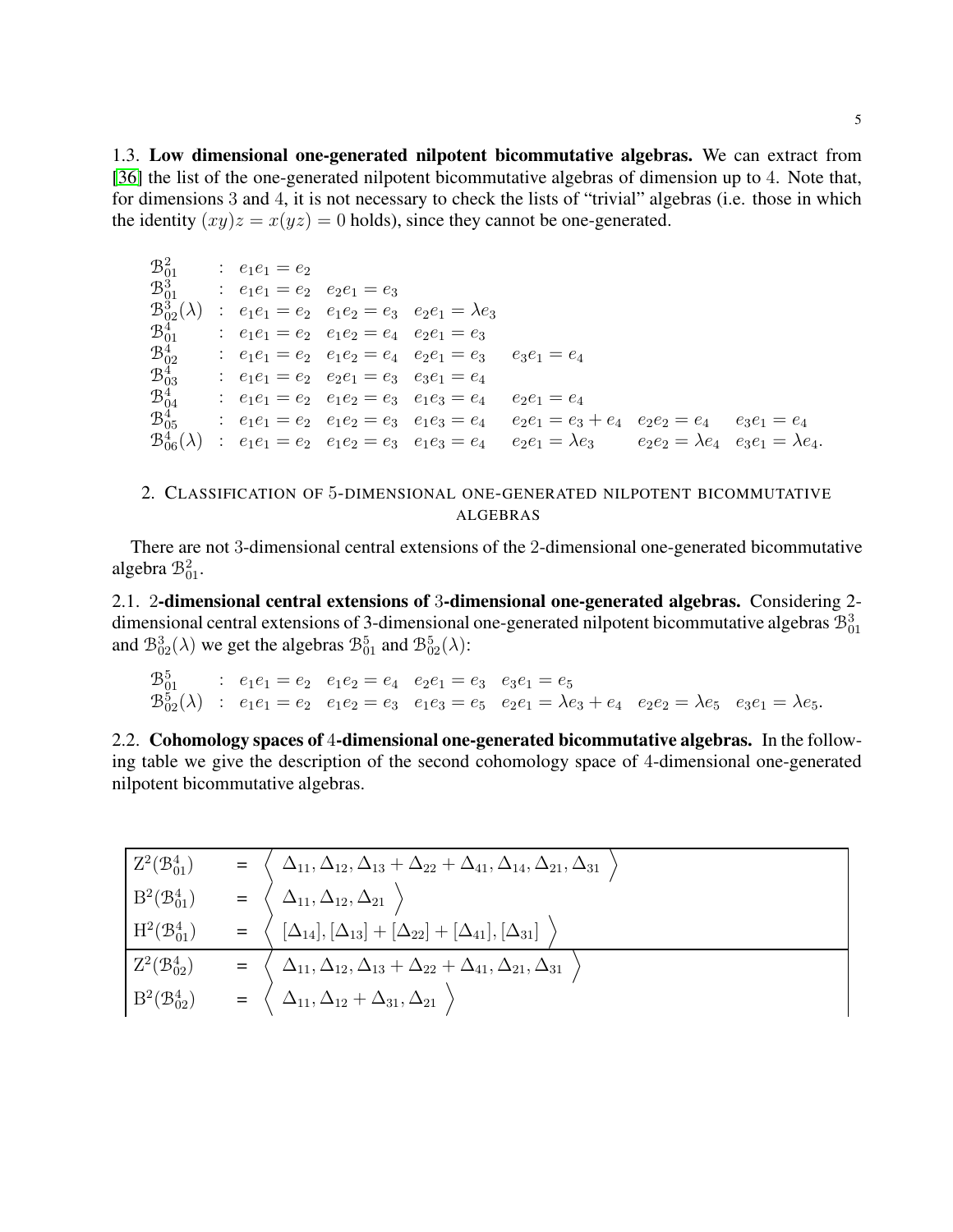6

$$
\begin{array}{llll}\n\text{H}^{2}(\mathcal{B}_{02}^{4}) & = & \left\{\begin{array}{l} [\Delta_{13}] + [\Delta_{22}] + [\Delta_{41}], [\Delta_{31}] \end{array}\right\} \\
\hline\nZ^{2}(\mathcal{B}_{03}^{4}) & = & \left\{\begin{array}{l} \Delta_{11}, \Delta_{12}, \Delta_{21}, \Delta_{31}, \Delta_{41} \end{array}\right\} \\
\text{H}^{2}(\mathcal{B}_{03}^{4}) & = & \left\{\begin{array}{l} \Delta_{11}, \Delta_{21}, \Delta_{31} \end{array}\right\} \\
\hline\nZ^{2}(\mathcal{B}_{04}^{4}) & = & \left\{\begin{array}{l} [\Delta_{12}], [\Delta_{41}] \end{array}\right\} \\
\hline\nZ^{2}(\mathcal{B}_{04}^{4}) & = & \left\{\begin{array}{l} \Delta_{11}, \Delta_{12}, \Delta_{13}, \Delta_{14} + \Delta_{22} + \Delta_{31}, \Delta_{21} \end{array}\right\} \\
\text{H}^{2}(\mathcal{B}_{04}^{4}) & = & \left\{\begin{array}{l} \Delta_{11}, \Delta_{12}, \Delta_{13} + \Delta_{21} \end{array}\right\} \\
\hline\nZ^{2}(\mathcal{B}_{05}^{4}) & = & \left\{\begin{array}{l} [\Delta_{14}] + [\Delta_{22}] + [\Delta_{31}], [\Delta_{21}] \end{array}\right\} \\
\hline\nZ^{2}(\mathcal{B}_{05}^{4}) & = & \left\{\begin{array}{l} \Delta_{11}, \Delta_{12}, \Delta_{13} + \Delta_{22} + \Delta_{31}, \Delta_{14} + \Delta_{22} + \Delta_{23} + \Delta_{31} + \Delta_{32} + \Delta_{41}, \Delta_{21} \end{array}\right\} \\
\hline\nH^{2}(\mathcal{B}_{05}^{4}) & = & \left\{\begin{array}{l} \Delta_{11}, \Delta_{12} + \Delta_{21}, \Delta_{13} + \Delta_{21} + \Delta_{22} + \Delta_{31} \end{array}\right\} \\
\hline\nH^{2}(\mathcal{B}_{05}^{4}) & = & \left\{\begin{array}{l} [\Delta_{14}] + [\Delta_{22}] + [\Delta_{23}] + [\Delta_{31}] + [\Delta_{32}]
$$

2.3. **Central extensions of**  $\mathcal{B}_{01}^4$ . Let us use the following notations:

$$
\nabla_1 = [\Delta_{14}], \nabla_2 = [\Delta_{31}], \nabla_3 = [\Delta_{13}] + [\Delta_{41}] + [\Delta_{22}].
$$

The automorphism group of  $\mathcal{B}_{01}^4$  consists of invertible matrices of the form

$$
\phi = \left( \begin{array}{cccc} x & 0 & 0 & 0 \\ y & x^2 & 0 & 0 \\ z & xy & x^3 & 0 \\ t & xy & 0 & x^3 \end{array} \right).
$$

Since

$$
\phi^T \left( \begin{array}{cccc} 0 & 0 & \alpha_3 & \alpha_1 \\ 0 & \alpha_3 & 0 & 0 \\ \alpha_2 & 0 & 0 & 0 \\ \alpha_3 & 0 & 0 & 0 \end{array} \right) \phi = \left( \begin{array}{cccc} \alpha^* & \alpha^{**} & \alpha_3^* & \alpha_1^* \\ \alpha^{***} & \alpha_3^* & 0 & 0 \\ \alpha_2^* & 0 & 0 & 0 \\ \alpha_3^* & 0 & 0 & 0 \end{array} \right),
$$

we have that the action of  $\text{Aut}(\mathcal{B}^4_{01})$  on the subspace  $\langle \sum_{n=1}^\infty$ 3  $i=1$  $\alpha_i \nabla_i$  is given by  $\langle \sum \rangle$ 3  $i=1$  $\alpha_i^* \nabla_i$ , where

$$
\alpha_1^* = x^4 \alpha_1, \quad \alpha_2^* = x^4 \alpha_2, \quad \alpha_3^* = x^4 \alpha_3.
$$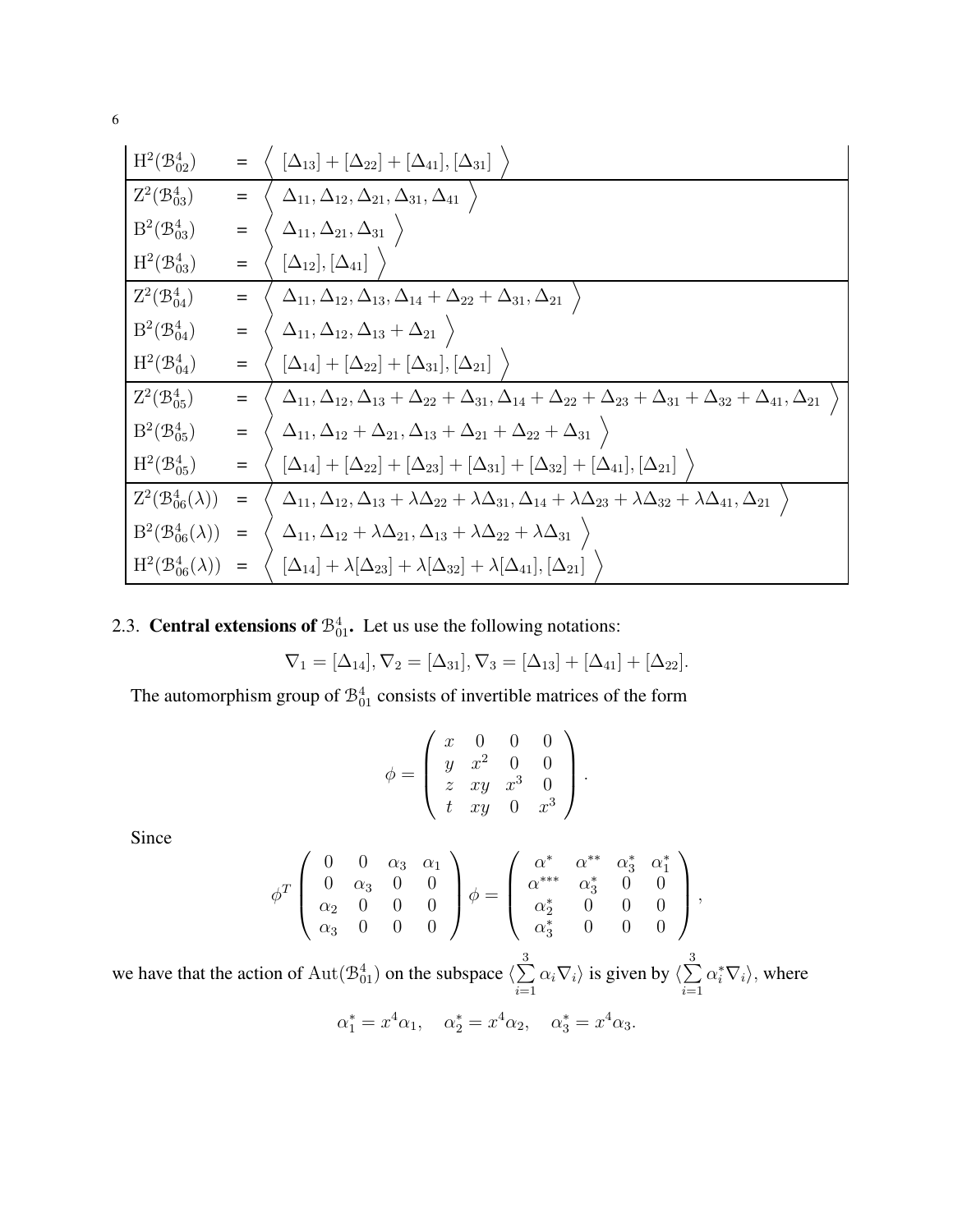2.3.1. 1*-dimensional central extensions.* We have the following cases:

- (1) if  $\alpha_3 \neq 0$ , by choosing  $x = \frac{1}{\sqrt[4]{\alpha_3}}$  we have the representative  $\langle \lambda \nabla_1 + \mu \nabla_2 + \nabla_3 \rangle$ ;
- (2) if  $\alpha_3 = 0$ , then it must hold that  $\alpha_1 \neq 0$  (otherwise, the new algebras would have 2dimensional annihilator and could be constructed as 2-dimensional central extensions of 3 dimensional bicommutative algebras), and by choosing  $x = \frac{1}{\sqrt[4]{\alpha_1}}$ , we have the representatives  $\langle \nabla_1 + \lambda \nabla_2 \rangle$ .

Hence, we obtain the following new algebras:

$$
\mathcal{B}_{03}^{5}(\lambda,\mu) : e_1e_1 = e_2 \quad e_1e_2 = e_4 \quad e_1e_3 = e_5 \quad e_1e_4 = \lambda e_5
$$
\n
$$
e_2e_1 = e_3 \quad e_2e_2 = e_5 \quad e_3e_1 = \mu e_5 \quad e_4e_1 = e_5
$$
\n
$$
\mathcal{B}_{04}^{5}(\lambda) : e_1e_1 = e_2 \quad e_1e_2 = e_4 \quad e_1e_4 = e_5 \quad e_2e_1 = e_3 \quad e_3e_1 = \lambda e_5.
$$

2.3.2. 2*-dimensional central extensions.* Consider the vector space generated by the following two cocycles:

$$
\begin{array}{rcl}\n\theta_1 &=& \alpha_1 \nabla_1 + \alpha_2 \nabla_2 + \alpha_3 \nabla_3 \\
\theta_2 &=& \beta_1 \nabla_1 + \beta_2 \nabla_2.\n\end{array}
$$

If  $\alpha_3 = 0$ , we get the representative  $\langle \nabla_1, \nabla_2 \rangle$ . If  $\alpha_3 \neq 0$ , we distinguish the following cases:

(1) if  $\beta_2 = 0$ , we have the family of representatives  $\langle \nabla_1, \lambda \nabla_2 + \nabla_3 \rangle$ ;

(2) if  $\beta_2 \neq 0$ , we have the family of representatives  $\langle \lambda \nabla_1 + \nabla_2, \mu \nabla_1 + \nabla_3 \rangle$ .

Hence, we have the following new algebras:

$$
\begin{array}{llllll}\n\mathfrak{B}^6_{01} & : & e_1e_1 = e_2 & e_1e_2 = e_4 & e_1e_4 = e_5 & e_2e_1 = e_3 & e_3e_1 = e_6 \\
\mathfrak{B}^6_{02}(\lambda) & : & e_1e_1 = e_2 & e_1e_2 = e_4 & e_1e_3 = e_6 & e_1e_4 = e_5 \\
& e_2e_1 = e_3 & e_2e_2 = e_6 & e_3e_1 = \lambda e_6 & e_4e_1 = e_6 \\
\mathfrak{B}^6_{03}(\lambda, \mu) & : & e_1e_1 = e_2 & e_1e_2 = e_4 & e_1e_3 = e_6 & e_1e_4 = \lambda e_5 + \mu e_6 \\
& e_2e_1 = e_3 & e_2e_2 = e_6 & e_3e_1 = e_5 & e_4e_1 = e_6.\n\end{array}
$$

## 2.4. **Central extensions of**  $\mathcal{B}_{02}^4$ . Let us use the following notations:

$$
\nabla_1 = [\Delta_{31}], \nabla_2 = [\Delta_{13}] + [\Delta_{22}] + [\Delta_{41}].
$$

The automorphism group of  $\mathcal{B}_{02}^4$  consists of invertible matrices of the form

$$
\phi = \left( \begin{array}{cccc} 1 & 0 & 0 & 0 \\ x & 1 & 0 & 0 \\ y & x & 1 & 0 \\ z & x + y & x & 1 \end{array} \right).
$$

Since

$$
\phi^T \left( \begin{array}{cccc} 0 & 0 & \alpha_2 & 0 \\ 0 & \alpha_2 & 0 & 0 \\ \alpha_1 & 0 & 0 & 0 \\ \alpha_2 & 0 & 0 & 0 \end{array} \right) \phi = \left( \begin{array}{cccc} \alpha^* & \alpha^{**} & \alpha_2^* & 0 \\ \alpha^{***} & \alpha_2^* & 0 & 0 \\ \alpha_1^* + \alpha^{**} & 0 & 0 & 0 \\ \alpha_2^* & 0 & 0 & 0 \end{array} \right),
$$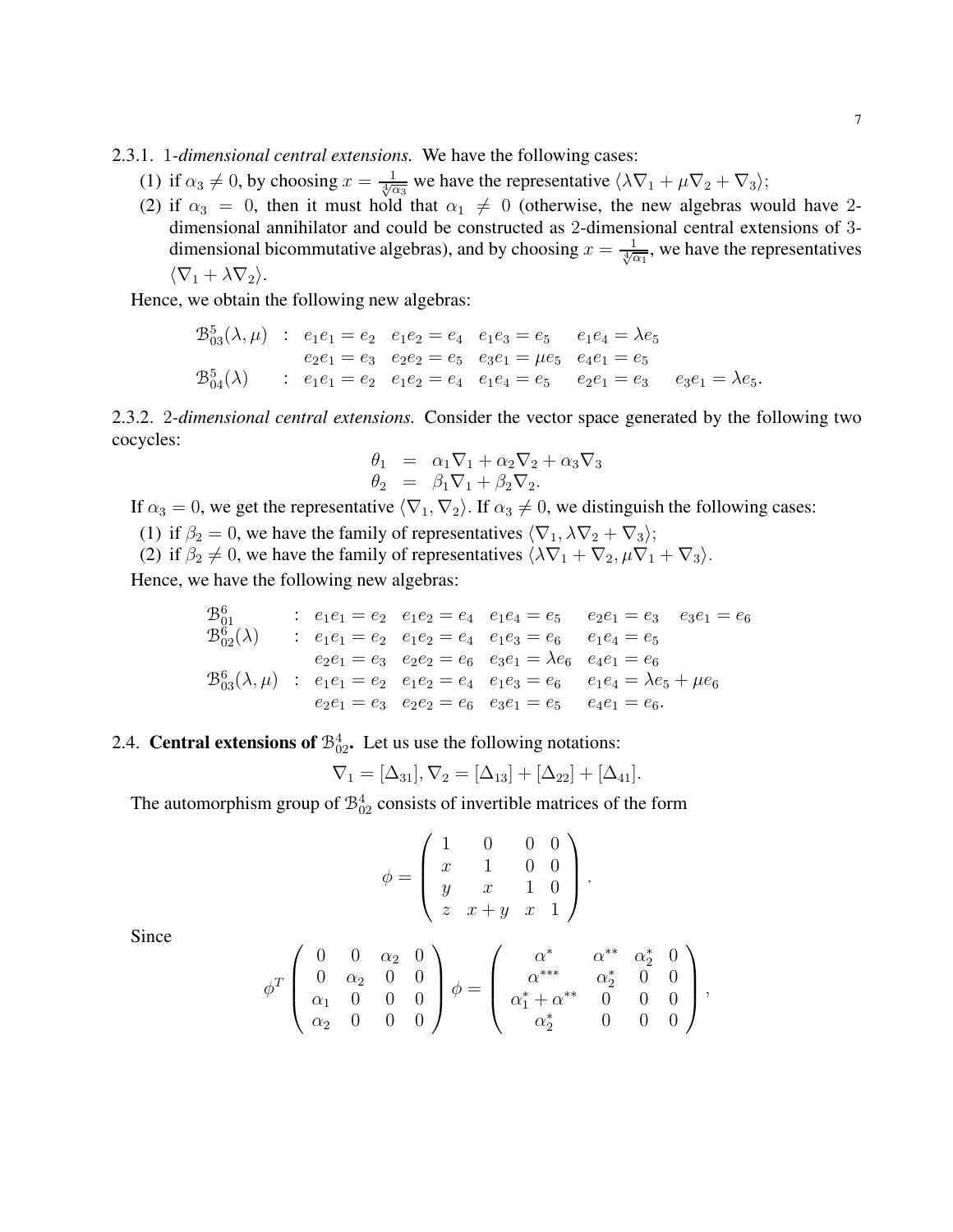we have that the action of  $\text{Aut}(\mathcal{B}^4_{02})$  on the subspace  $\langle \sum_{n=1}^\infty$ 2  $i=1$  $\alpha_i \nabla_i$  is given by  $\langle \sum \rangle$ 2  $i=1$  $\alpha_i^* \nabla_i$ , where

$$
\alpha_1^* = \alpha_1 - x\alpha_2, \quad \alpha_2^* = \alpha_2.
$$

2.4.1. 1*-dimensional central extensions*. We can suppose that  $\alpha_2 \neq 0$ , as otherwise we would obtain algebras with 2-dimensional annihilator which would be 2-dimensional central extensions of 3-dimensional bicommutative algebras. Then, by choosing  $x = \frac{\alpha_1}{\alpha_2}$  $\frac{\alpha_1}{\alpha_2}$ , we have the representative  $\langle \nabla_2 \rangle$ , whose associated algebra is

$$
\mathfrak{B}^5_{05} : e_1e_1 = e_2 \quad e_1e_2 = e_4 \quad e_1e_3 = e_5 \quad e_2e_1 = e_3 \quad e_2e_2 = e_5 \quad e_3e_1 = e_4 \quad e_4e_1 = e_5.
$$

2.4.2. 2*-dimensional central extensions.* Since the cohomology space has dimension 2, we obtain the following new algebra:

$$
\mathfrak{B}^6_{04} : e_1e_1 = e_2 \quad e_1e_2 = e_4 \quad e_1e_3 = e_6 \quad e_2e_1 = e_3 \quad e_2e_2 = e_6 \quad e_3e_1 = e_4 + e_5 \quad e_4e_1 = e_6.
$$

2.5. **Central extensions of**  $\mathcal{B}_{03}^4$ . Let us use the following notations:

$$
\nabla_1 = [\Delta_{12}], \nabla_2 = [\Delta_{41}].
$$

The automorphism group of  $\mathcal{B}_{03}^4$  consists of invertible matrices of the form

$$
\phi = \begin{pmatrix} x & 0 & 0 & 0 \\ y & x^2 & 0 & 0 \\ z & xy & x^3 & 0 \\ t & xz & x^2y & x^4 \end{pmatrix}.
$$

Since

$$
\phi^T\left(\begin{array}{cccc} 0 & \alpha_1 & 0 & 0 \\ 0 & 0 & 0 & 0 \\ 0 & 0 & 0 & 0 \\ \alpha_2 & 0 & 0 & 0 \end{array}\right)\phi = \left(\begin{array}{cccc} \alpha^* & \alpha_1^* & 0 & 0 \\ \alpha^{**} & 0 & 0 & 0 \\ \alpha^{***} & 0 & 0 & 0 \\ \alpha_2^* & 0 & 0 & 0 \end{array}\right),
$$

we have that the action of  $\text{Aut}(\mathcal{B}^4_{03})$  on the subspace  $\langle \sum_{n=1}^\infty$ 2  $i=1$  $\alpha_i \nabla_i$  is given by  $\langle \sum \rangle$ 2  $i=1$  $\alpha_i^* \nabla_i$ , where

$$
\alpha_1^* = x^3 \alpha_1 \quad \alpha_2^* = x^5 \alpha_2.
$$

2.5.1. 1*-dimensional central extensions.* We can suppose again that  $\alpha_2 \neq 0$ . So, we have the following cases:

\n- (1) if 
$$
\alpha_1 \neq 0
$$
, by choosing  $x = \sqrt{\frac{\alpha_1}{\alpha_2}}$  we have the representative  $\langle \nabla_1 + \nabla_2 \rangle$ ;
\n- (2) if  $\alpha_1 = 0$ , by choosing  $x = \frac{1}{\sqrt[3]{\alpha_2}}$  we have the representative  $\langle \nabla_2 \rangle$ .
\n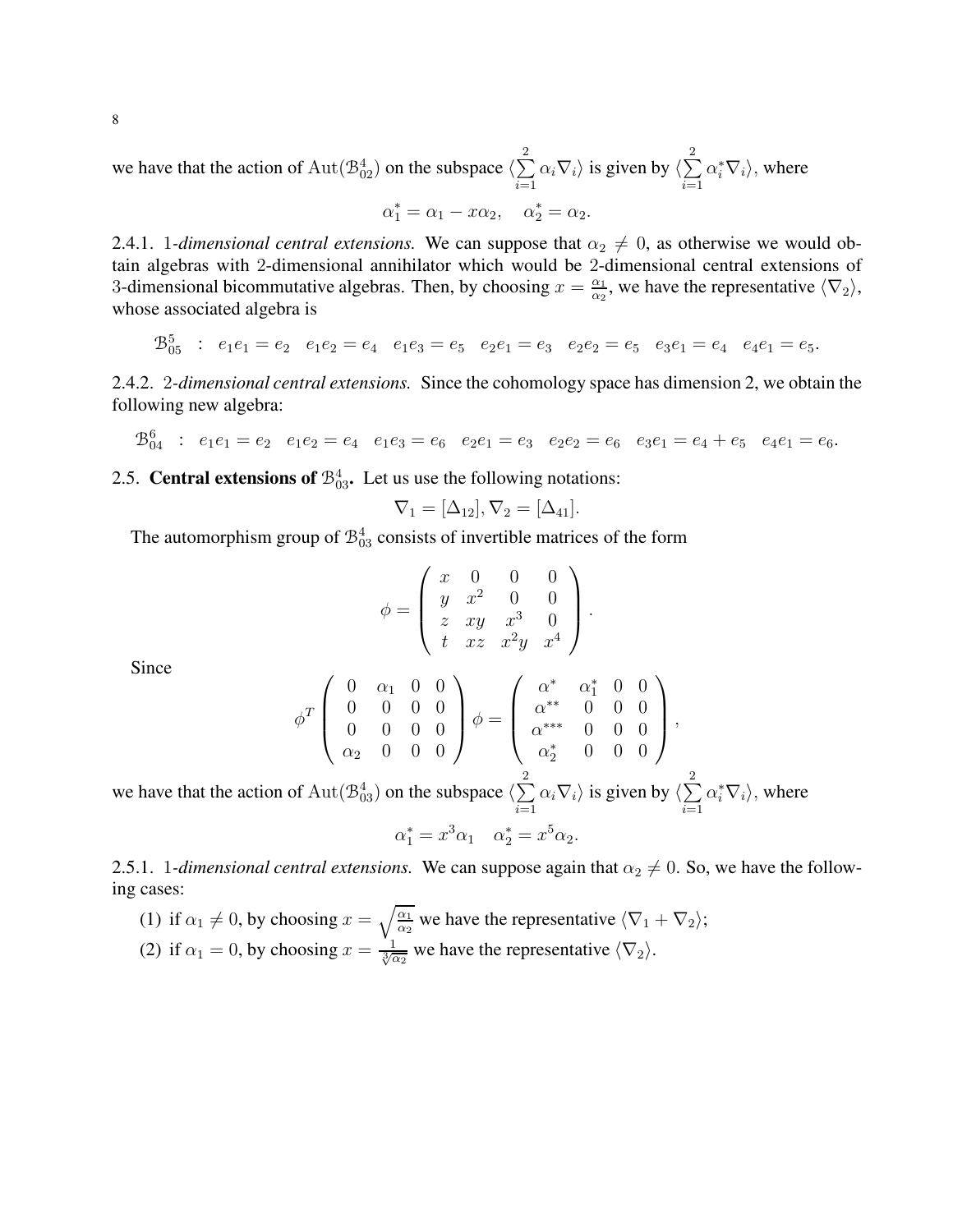Hence, we get the following new algebras:

$$
\begin{array}{ccccccccc}\n\mathfrak{B}^5_{06} & : & e_1e_1 = e_2 & e_1e_2 = e_5 & e_2e_1 = e_3 & e_3e_1 = e_4 & e_4e_1 = e_5 \\
\mathfrak{B}^5_{07} & : & e_1e_1 = e_2 & e_2e_1 = e_3 & e_3e_1 = e_4 & e_4e_1 = e_5.\n\end{array}
$$

2.5.2. 2*-dimensional central extensions.* Since the cohomology space has dimension 2, we have the following new algebra:

$$
\mathfrak{B}^6_{05} : e_1e_1 = e_2 \quad e_1e_2 = e_5 \quad e_2e_1 = e_3 \quad e_3e_1 = e_4 \quad e_4e_1 = e_6.
$$

## 2.6. **Central extensions of**  $\mathcal{B}_{04}^4$ . Let us use the following notations:

$$
\nabla_1 = [\Delta_{21}], \nabla_2 = [\Delta_{14}] + [\Delta_{22}] + [\Delta_{31}].
$$

The automorphism group of  $\mathcal{B}_{04}^4$  consists of invertible matrices of the form

$$
\phi = \left( \begin{array}{rrrr} 1 & 0 & 0 & 0 \\ x & 1 & 0 & 0 \\ y & x & 1 & 0 \\ z & x + y & x & 1 \end{array} \right).
$$

Since

$$
\phi^T \left( \begin{array}{cccc} 0 & 0 & 0 & \alpha_2 \\ \alpha_1 & \alpha_2 & 0 & 0 \\ \alpha_2 & 0 & 0 & 0 \\ 0 & 0 & 0 & 0 \end{array} \right) \phi = \left( \begin{array}{cccc} \alpha^* & \alpha^{**} & \alpha^{***} & \alpha_2^* \\ \alpha_1^* + \alpha^{***} & \alpha_2^* & 0 & 0 \\ \alpha_2^* & 0 & 0 & 0 \\ 0 & 0 & 0 & 0 \end{array} \right),
$$

we have that the action of  $\text{Aut}(\mathcal{B}^4_{04})$  on the subspace  $\langle \sum_{n=1}^\infty$ 2  $i=1$  $\alpha_i \nabla_i$  is given by  $\langle \sum \rangle$ 2  $i=1$  $\alpha_i^* \nabla_i$ , where

$$
\alpha_1^* = \alpha_1 + x\alpha_2, \quad \alpha_2^* = \alpha_2.
$$

2.6.1. 1*-dimensional central extensions*. We can suppose that  $\alpha_2 \neq 0$ . Then, by choosing  $x = -\frac{\alpha_1}{\alpha_2}$  $\frac{\alpha_1}{\alpha_2}$ we have the representative  $\langle \nabla_2 \rangle$ , with the following associated algebra:

$$
\mathcal{B}_{08}^5 : e_1e_1 = e_2 \quad e_1e_2 = e_3 \quad e_1e_3 = e_4 \quad e_1e_4 = e_5 \quad e_2e_1 = e_4 \quad e_2e_2 = e_5 \quad e_3e_1 = e_5.
$$

2.6.2. 2*-dimensional central extensions.* Since the cohomology space has dimension 2, we get the following new algebra:

$$
\mathcal{B}_{06}^6 : e_1e_1 = e_2 \quad e_1e_2 = e_3 \quad e_1e_3 = e_4 \quad e_1e_4 = e_6 \quad e_2e_1 = e_4 + e_5 \quad e_2e_2 = e_6 \quad e_3e_1 = e_6.
$$

## 2.7. **Central extensions of**  $\mathcal{B}_{05}^4$ . Let us use the following notations:

$$
\nabla_1 = [\Delta_{21}], \nabla_2 = [\Delta_{14}] + [\Delta_{22}] + [\Delta_{23}] + [\Delta_{31}] + [\Delta_{32}] + [\Delta_{41}].
$$

The automorphism group of  $\mathcal{B}^4_{05}$  consists of invertible matrices of the form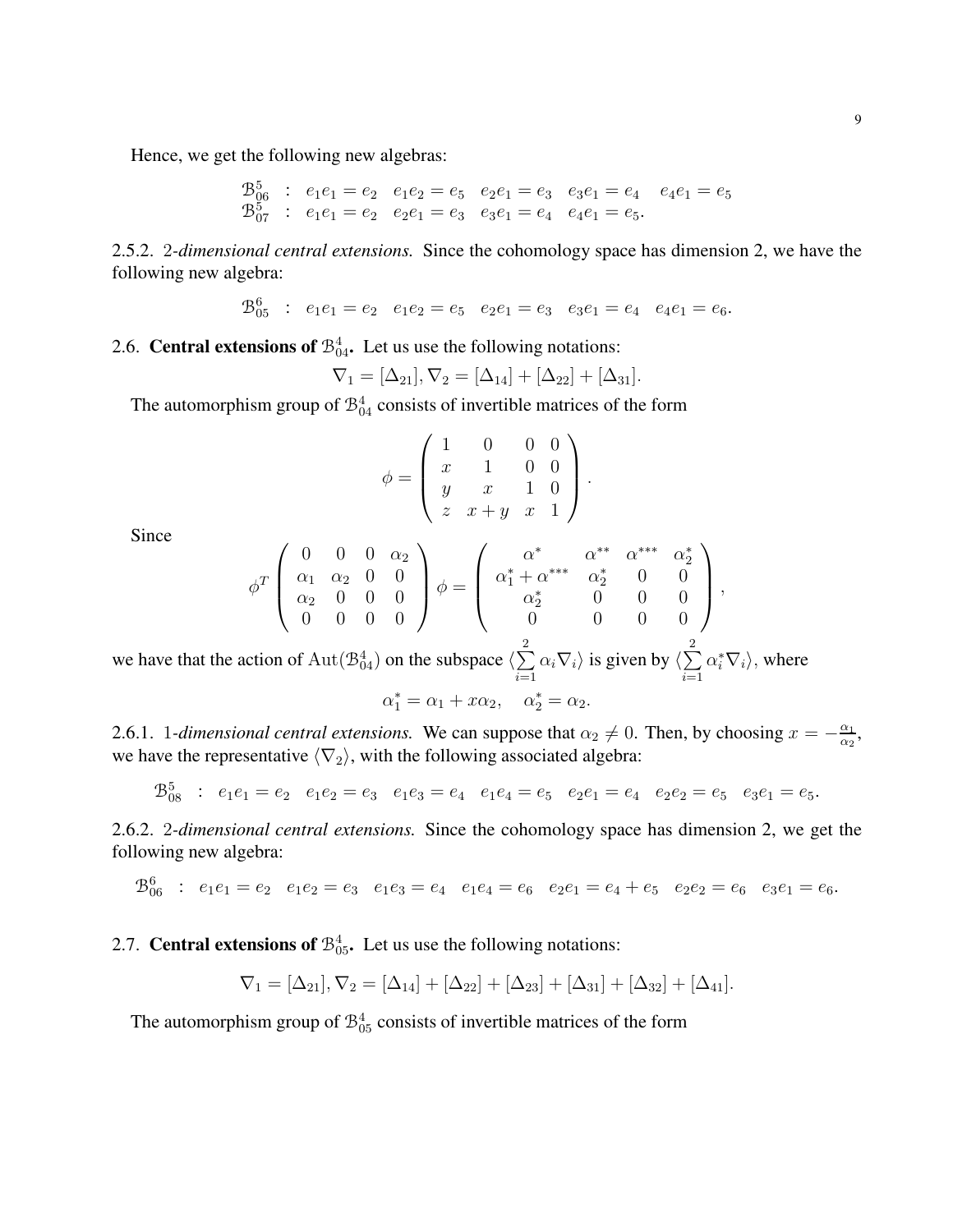$$
\phi = \begin{pmatrix} 1 & 0 & 0 & 0 \\ x & 1 & 0 & 0 \\ y & 2x & 1 & 0 \\ z & x^2 + x + 2y & 3x & 1 \end{pmatrix}.
$$

Since

$$
\phi^T \begin{pmatrix} 0 & 0 & 0 & \alpha_2 \\ \alpha_1 & \alpha_2 & \alpha_2 & 0 \\ \alpha_2 & \alpha_2 & 0 & 0 \\ \alpha_2 & 0 & 0 & 0 \end{pmatrix} \phi = \begin{pmatrix} \alpha^* & \alpha^{**} & \alpha^{***} & \alpha_2^{**} \\ \alpha_1^* + \alpha^{**} + \alpha^{***} & \alpha_2^* + \alpha^{***} & 0 & 0 \\ \alpha_2^* + \alpha^{***} & 0 & 0 & 0 \\ \alpha_2^* & 0 & 0 & 0 \end{pmatrix},
$$

we have that the action of  $\text{Aut}(\mathcal{B}_{05}^4)$  on the subspace  $\langle \sum_{n=1}^{\infty}$ 2  $i=1$  $\alpha_i \nabla_i$  is given by  $\langle \sum \rangle$ 2  $i=1$  $\alpha_i^* \nabla_i$ , where

$$
\alpha_1^* = \alpha_1 - 2x\alpha_2, \quad \alpha_2^* = \alpha_2.
$$

2.7.1. 1-dimensional central extensions. We can suppose that  $\alpha_2 \neq 0$ . Then, by choosing  $x = \frac{\alpha_1}{2\alpha_1}$  $\frac{\alpha_1}{2\alpha_2}$ we have the representative  $\langle \nabla_2 \rangle$ . Hence, we obtain the following new algebra:

$$
\mathcal{B}_{09}^5 : e_1e_1 = e_2 \qquad e_1e_2 = e_3 \quad e_1e_3 = e_4 \qquad e_1e_4 = e_5 \quad e_2e_1 = e_3 + e_4
$$
  

$$
e_2e_2 = e_4 + e_5 \quad e_2e_3 = e_5 \quad e_3e_1 = e_4 + e_5 \quad e_3e_2 = e_5 \quad e_4e_1 = e_5.
$$

2.7.2. 2*-dimensional central extensions.* Since the cohomology space has dimension 2, we have the following new algebra:

$$
\begin{array}{ccccccccc}\n\mathfrak{B}^6_{07} & : & e_1e_1 = e_2 & e_1e_2 = e_3 & e_1e_3 = e_4 & e_1e_4 = e_6 & e_2e_1 = e_3 + e_4 + e_5 \\
& e_2e_2 = e_4 + e_6 & e_2e_3 = e_6 & e_3e_1 = e_4 + e_6 & e_3e_2 = e_6 & e_4e_1 = e_6.\n\end{array}
$$

## 2.8. **Central extensions of**  $\mathcal{B}_{06}^4(\lambda)$ . Let us use the following notations:

$$
\nabla_1 = [\Delta_{21}], \nabla_2 = [\Delta_{14}] + \lambda [\Delta_{23}] + \lambda [\Delta_{32}] + \lambda [\Delta_{41}].
$$

The automorphism group of  $\mathcal{B}^4_{06}(\lambda)$  consists of invertible matrices of the form

$$
\phi = \begin{pmatrix} x & 0 & 0 & 0 \\ 0 & x^2 & 0 & 0 \\ y & 0 & x^3 & 0 \\ z & (1+\lambda)xy & 0 & x^4 \end{pmatrix}.
$$

Since

$$
\phi^T \left( \begin{array}{cccc} 0 & 0 & 0 & \alpha_2 \\ \alpha_1 & 0 & \lambda \alpha_2 & 0 \\ 0 & \lambda \alpha_2 & 0 & 0 \\ \lambda \alpha_2 & 0 & 0 & 0 \end{array} \right) \phi = \left( \begin{array}{cccc} \alpha^* & \alpha^{**} & 0 & \alpha_2^* \\ \alpha_1^* + \lambda \alpha^{**} & 0 & \lambda \alpha_2^* & 0 \\ 0 & \lambda \alpha_2^* & 0 & 0 \\ \lambda \alpha_2^* & 0 & 0 & 0 \end{array} \right),
$$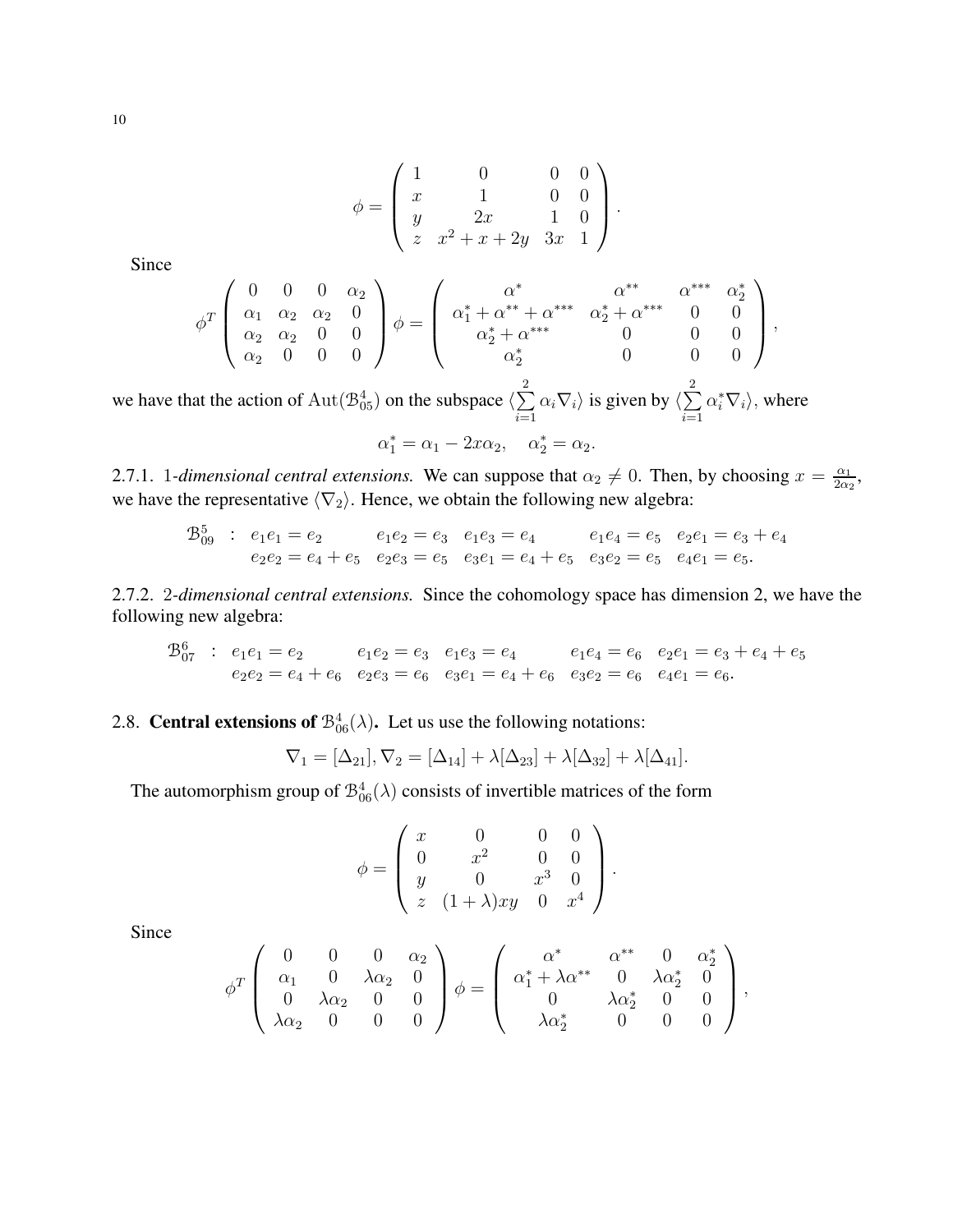we have that the action of  $\text{Aut}(\mathcal{B}^4_{06}(\lambda))$  on the subspace  $\langle \sum_{n=1}^{\infty}$ 2  $i=1$  $\alpha_i \nabla_i$  is given by  $\langle \sum \rangle$ 2  $i=1$  $\alpha_i^* \nabla_i$ , where

$$
\alpha_1^* = x^3 \alpha_1 + (1 - \lambda) \lambda x^2 y \alpha_2, \quad \alpha_2^* = x^5 \alpha_2.
$$

2.8.1. 1*-dimensional central extensions*. We can suppose that  $\alpha_2 \neq 0$ . So, we have the following cases:

- (1) if  $\lambda \neq 0, 1$ , by choosing  $y = -\frac{x\alpha_1}{(1-\lambda)}$  $\frac{x\alpha_1}{(1-\lambda)\lambda\alpha_2}$  and  $x = \frac{1}{\sqrt[5]{\alpha_2}}$  we have the representative  $\langle \nabla_2 \rangle$ ; (2) if  $\lambda = 0$  or  $\lambda = 1$ , and  $\alpha_1 = 0$ , by choosing  $x = \frac{1}{\sqrt[5]{\alpha_2}}$  we get again the representative  $\langle \nabla_2 \rangle$ ;
- (3) if  $\lambda = 0$  or  $\lambda = 1$ , and  $\alpha_1 \neq 0$ , by choosing  $x = \sqrt{\frac{\alpha_1}{\alpha_2}}$  we have the representative  $\langle \nabla_1 + \nabla_2 \rangle$ .

Hence, we obtain the family of algebras  $\mathcal{B}_{10}^{5}(\lambda)$ , associated with the representative  $\langle \nabla_2 \rangle$ , and the algebras  $\mathcal{B}_{11}^5$  and  $\mathcal{B}_{12}^5$  associated with  $\langle \nabla_1 + \nabla_2 \rangle$  for the values  $\lambda = 0$  and  $\lambda = 1$ , respectively.

$$
\begin{array}{ccccccccc}\n\mathfrak{B}^5_{10}(\lambda) & \vdots & e_1e_1 = e_2 & e_1e_2 = e_3 & e_1e_3 = e_4 & e_1e_4 = e_5 & e_2e_1 = \lambda e_3 \\
& e_2e_2 = \lambda e_4 & e_2e_3 = \lambda e_5 & e_3e_1 = \lambda e_4 & e_3e_2 = \lambda e_5 & e_4e_1 = \lambda e_5 \\
\mathfrak{B}^5_{11} & \vdots & e_1e_1 = e_2 & e_1e_2 = e_3 & e_1e_3 = e_4 & e_1e_4 = e_5 & e_2e_1 = e_5 \\
\mathfrak{B}^5_{12} & \vdots & e_1e_1 = e_2 & e_1e_2 = e_3 & e_1e_3 = e_4 & e_1e_4 = e_5 & e_2e_1 = e_3 + e_5 \\
& e_2e_2 = e_4 & e_2e_3 = e_5 & e_3e_1 = e_4 & e_3e_2 = e_5 & e_4e_1 = e_5.\n\end{array}
$$

2.8.2. 2*-dimensional central extensions.* Since the cohomology space has dimension 2, we get the following new algebra:

$$
\mathcal{B}_{08}^6(\lambda) : e_1e_1 = e_2 \quad e_1e_2 = e_3 \quad e_1e_3 = e_4 \quad e_1e_4 = e_6 \quad e_2e_1 = \lambda e_3 + e_5
$$
  

$$
e_2e_2 = \lambda e_4 \quad e_2e_3 = \lambda e_6 \quad e_3e_1 = \lambda e_4 \quad e_3e_2 = \lambda e_6 \quad e_4e_1 = \lambda e_6.
$$

#### 2.9. Classification theorem. The results of the previous subsections yield the following theorem.

Theorem A. *Let* B *be a* 5*-dimensional complex one-generated nilpotent bicommutative algebra. Then,* B *is isomorphic to an algebra from the following list:*

| $\mathcal{B}^5_{01}$                         | $e_1e_1=e_2$                                        | $e_1e_2 = e_4$ | $e_2e_1=e_3$         | $e_3e_1 = e_5$                         |
|----------------------------------------------|-----------------------------------------------------|----------------|----------------------|----------------------------------------|
| $\mathcal{B}^5_{02}(\lambda)$                | $e_1e_1 = e_2$                                      | $e_1e_2 = e_3$ | $e_1e_3 = e_5$       |                                        |
|                                              | $e_2e_1 = \lambda e_3 + e_4$ $e_2e_2 = \lambda e_5$ |                | $e_3e_1=\lambda e_5$ |                                        |
| $\overline{\mathcal{B}}_{03}^5(\lambda,\mu)$ | $e_1e_1 = e_2$                                      | $e_1e_2 = e_4$ | $e_1e_3 = e_5$       | $e_1e_4 = \lambda e_5$                 |
|                                              | $e_2e_1 = e_3$                                      | $e_2e_2 = e_5$ | $e_3e_1=\mu e_5$     | $e_4e_1=e_5$                           |
| $\mathfrak{B}^5_{04}(\lambda)$               | $e_1e_1 = e_2$                                      | $e_1e_2 = e_4$ | $e_1e_4 = e_5$       | $e_3e_1 = \lambda e_5$<br>$e_2e_1=e_3$ |
| $\mathcal{B}_{05}^5$                         | $e_1e_1 = e_2$                                      | $e_1e_2 = e_4$ | $e_1e_3 = e_5$       | $e_2e_1 = e_3$                         |
|                                              | $e_2e_2 = e_5$                                      | $e_3e_1 = e_4$ | $e_4e_1 = e_5$       |                                        |
| $\frac{B_{06}^{5}}{2}$                       | $e_1e_1 = e_2$                                      | $e_1e_2 = e_5$ | $e_2e_1 = e_3$       | $e_4e_1 = e_5$<br>$e_3e_1=e_4$         |
| $\mathcal{B}^5_{07}$                         | $e_1e_1 = e_2$                                      | $e_2e_1=e_3$   | $e_3e_1 = e_4$       | $e_4e_1 = e_5$                         |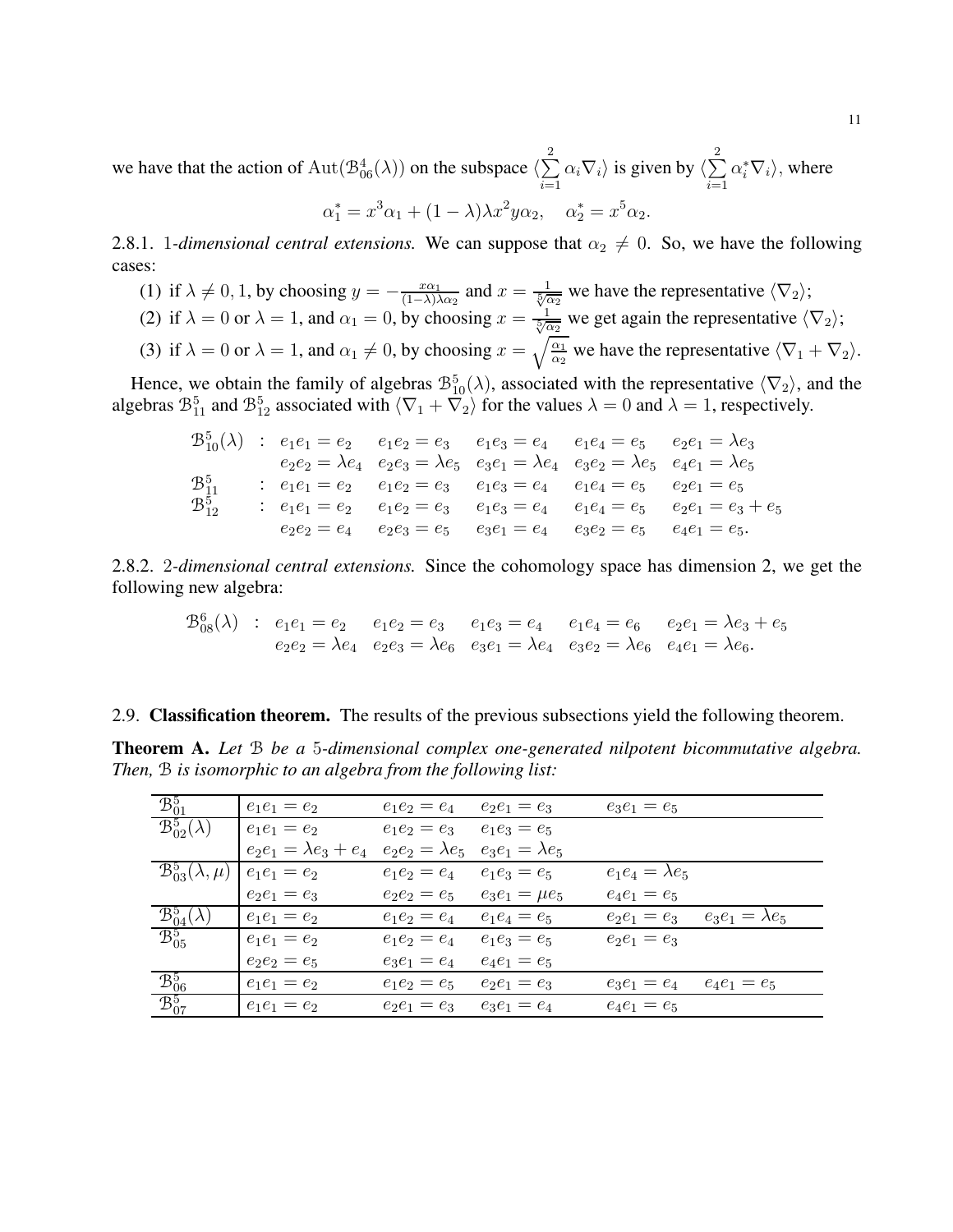| $\mathcal{B}^5_{08}$          | $e_1e_1 = e_2$       | $e_1e_2=e_3$   | $e_1e_3=e_4$                                  | $e_1e_4 = e_5$       |                        |
|-------------------------------|----------------------|----------------|-----------------------------------------------|----------------------|------------------------|
|                               | $e_2e_1=e_4$         | $e_2e_2 = e_5$ | $e_3e_1=e_5$                                  |                      |                        |
| $\mathcal{B}_{09}^5$          | $e_1e_1 = e_2$       | $e_1e_2 = e_3$ | $e_1e_3 = e_4$                                | $e_1e_4 = e_5$       | $e_2e_1 = e_3 + e_4$   |
|                               | $e_2e_2 = e_4 + e_5$ | $e_2e_3=e_5$   | $e_3e_1 = e_4 + e_5$                          | $e_3e_2=e_5$         | $e_4e_1 = e_5$         |
| $\mathcal{B}_{10}^5(\lambda)$ | $e_1e_1=e_2$         | $e_1e_2 = e_3$ | $e_1e_3 = e_4$                                | $e_1e_4 = e_5$       | $e_2e_1 = \lambda e_3$ |
|                               | $e_2e_2=\lambda e_4$ |                | $e_2e_3 = \lambda e_5$ $e_3e_1 = \lambda e_4$ | $e_3e_2=\lambda e_5$ | $e_4e_1 = \lambda e_5$ |
| $\mathcal{B}_{11}^5$          | $e_1e_1 = e_2$       | $e_1e_2 = e_3$ | $e_1e_3 = e_4$                                | $e_1e_4 = e_5$       | $e_2e_1 = e_5$         |
| $\mathcal{B}_{12}^5$          | $e_1e_1 = e_2$       | $e_1e_2 = e_3$ | $e_1e_3 = e_4$                                | $e_1e_4 = e_5$       | $e_2e_1 = e_3 + e_5$   |
|                               | $e_2e_2 = e_4$       | $e_2e_3 = e_5$ | $e_3e_1 = e_4$                                | $e_3e_2 = e_5$       | $e_4e_1 = e_5$         |

#### <span id="page-11-0"></span>3. CLASSIFICATION OF 6-DIMENSIONAL ONE-GENERATED NILPOTENT BICOMMUTATIVE ALGEBRAS

3.1. Cohomology spaces of 5-dimensional one-generated bicommutative algebras. The multiplication tables of all the 5-dimensional one-generated nilpotent bicommutative algebras are given in Theorem A (see previous section). The necessary information about coboundaries, cocycles and second cohomology spaces of these algebras is displayed in the following table.

| $\mathbf{Z}^2(\mathcal{B}^5_{01})$                                               | $=$       | $\Delta_{11}, \Delta_{12}, \Delta_{13} + \Delta_{22} + \Delta_{41}, \Delta_{14}, \Delta_{21}, \Delta_{31}, \Delta_{51}$                                                                        |
|----------------------------------------------------------------------------------|-----------|------------------------------------------------------------------------------------------------------------------------------------------------------------------------------------------------|
| $B^2(\mathcal{B}_{01}^5)$                                                        | $=$       | $\Delta_{11}, \Delta_{12}, \Delta_{21}, \Delta_{31} \rangle$                                                                                                                                   |
| $H^2(\mathcal{B}_{01}^5)$                                                        | $=$       | $[\Delta_{13}] + [\Delta_{22}] + [\Delta_{41}], [\Delta_{14}], [\Delta_{51}]$                                                                                                                  |
| $Z^2(\mathcal{B}_{02}^5(\lambda))$                                               | $=$       | $\Delta_{11},\Delta_{12},\Delta_{13}-\lambda\Delta_{14}, \Delta_{14}+\Delta_{22}+\Delta_{31}, \Delta_{15}+\lambda\Delta_{23}+\lambda\Delta_{32}+\lambda\Delta_{51}, \Delta_{21}, \Delta_{41}$  |
| $B^2(\mathcal{B}_{02}^5(\lambda))$                                               | $=$       | $\Delta_{11}, \Delta_{12}, \Delta_{13} + \lambda \Delta_{22} + \lambda \Delta_{31}, \Delta_{21}$                                                                                               |
| $H^2(\mathcal{B}^5_{02}(\lambda))$                                               | $=$       | $[\Delta_{14}] + [\Delta_{22}] + [\Delta_{31}], [\Delta_{15}] + \lambda [\Delta_{23}] + \lambda [\Delta_{32}] + \lambda [\Delta_{51}], [\Delta_{41}]$                                          |
| $Z^2(\mathcal{B}_{03}^5(\lambda,\mu)_{\lambda=0 \text{ or } \mu\neq 1/\lambda})$ | $=$       | $\Delta_{11}, \Delta_{12}, \Delta_{13}+\Delta_{22}+\Delta_{41}, \Delta_{14}, \Delta_{21}, \Delta_{31} \ \ \rangle$                                                                             |
| $B^2(\mathcal{B}_{03}^5(\lambda,\mu)_{\lambda=0 \text{ or } \mu\neq 1/\lambda})$ | $\equiv$  | $\Delta_{11}, \Delta_{12}, \Delta_{13} + \lambda \Delta_{14} + \Delta_{22} + \mu \Delta_{31} + \Delta_{41}, \Delta_{21}$                                                                       |
| $H^2(\mathcal{B}_{03}^5(\lambda,\mu)_{\lambda=0 \text{ or } \mu\neq 1/\lambda})$ | $\equiv$  | $[\Delta_{14}], [\Delta_{31}]$                                                                                                                                                                 |
| $Z^2(\mathcal{B}_{03}^5(\lambda,1/\lambda)_{\lambda\neq 0})$                     | $=$       | $\Delta_{11},\Delta_{12},\Delta_{13}+\Delta_{22}+\Delta_{41},\Delta_{14},\lambda\Delta_{15}+\Delta_{23}+\lambda\Delta_{24}+\Delta_{32}+\lambda\Delta_{42}+\Delta_{51},\Delta_{21},\Delta_{31}$ |
| $B^2(\mathcal{B}_{03}^5(\lambda,1/\lambda)_{\lambda\neq 0})$                     | $=$       | $\Delta_{11}, \Delta_{12}, \Delta_{13} + \lambda \Delta_{14} + \Delta_{22} + (1/\lambda)\Delta_{31} + \Delta_{41}, \Delta_{21}$                                                                |
| $H^2(\mathcal{B}_{03}^5(\lambda,1/\lambda)_{\lambda\neq 0})$                     | $=$       | $[\Delta_{14}], \lambda [\Delta_{15}] + [\Delta_{23}] + \lambda [\Delta_{24}] + [\Delta_{32}] + \lambda [\Delta_{42}] + [\Delta_{51}], [\Delta_{31}]$                                          |
| $Z^2(\mathcal{B}_{04}^5(\lambda))$                                               | $=$       | $\Delta_{11}, \Delta_{12}, \Delta_{13}+\Delta_{22}+\Delta_{41}, \Delta_{14}, \Delta_{21}, \Delta_{31}$                                                                                         |
| $B^2(\mathcal{B}^5_{04}(\lambda))$                                               | $=$       | $\Delta_{11},\Delta_{12},\Delta_{14}+\lambda\Delta_{31},\Delta_{21}$                                                                                                                           |
| $H^2(\mathcal{B}^5_{04}(\lambda))$                                               | $=$       | $[\Delta_{13}] + [\Delta_{22}] + [\Delta_{41}], [\Delta_{31}]$                                                                                                                                 |
| $Z^2(\mathcal{B}_{05}^5)$                                                        | $=$       | $\Delta_{11},\Delta_{12},\Delta_{13}+\Delta_{22}+\Delta_{41}, \Delta_{14}+\Delta_{23}+\Delta_{32}+\Delta_{51}, \Delta_{21}, \Delta_{31}$                                                       |
| $B^2(\mathcal{B}_{05}^5)$                                                        | $\quad =$ | $\Delta_{11}, \Delta_{12} + \Delta_{31}, \Delta_{13} + \Delta_{22} + \Delta_{41}, \Delta_{21}$                                                                                                 |
| $H^2({\mathcal B}^5_{05})$                                                       | $\quad =$ | $[\Delta_{14}] + [\Delta_{23}] + [\Delta_{32}] + [\Delta_{51}], [\Delta_{31}]$                                                                                                                 |
| $Z^2({\mathcal B}^5_{06})$                                                       | $=$       | $\Delta_{11}, \Delta_{12}, \Delta_{13}+\Delta_{22}+\Delta_{51}, \Delta_{21}, \Delta_{31}, \Delta_{41}$                                                                                         |
| $B^2(\mathcal{B}_{06}^5)$                                                        | $=$       | $\Delta_{11}, \Delta_{12} + \Delta_{41}, \Delta_{21}, \Delta_{31}$                                                                                                                             |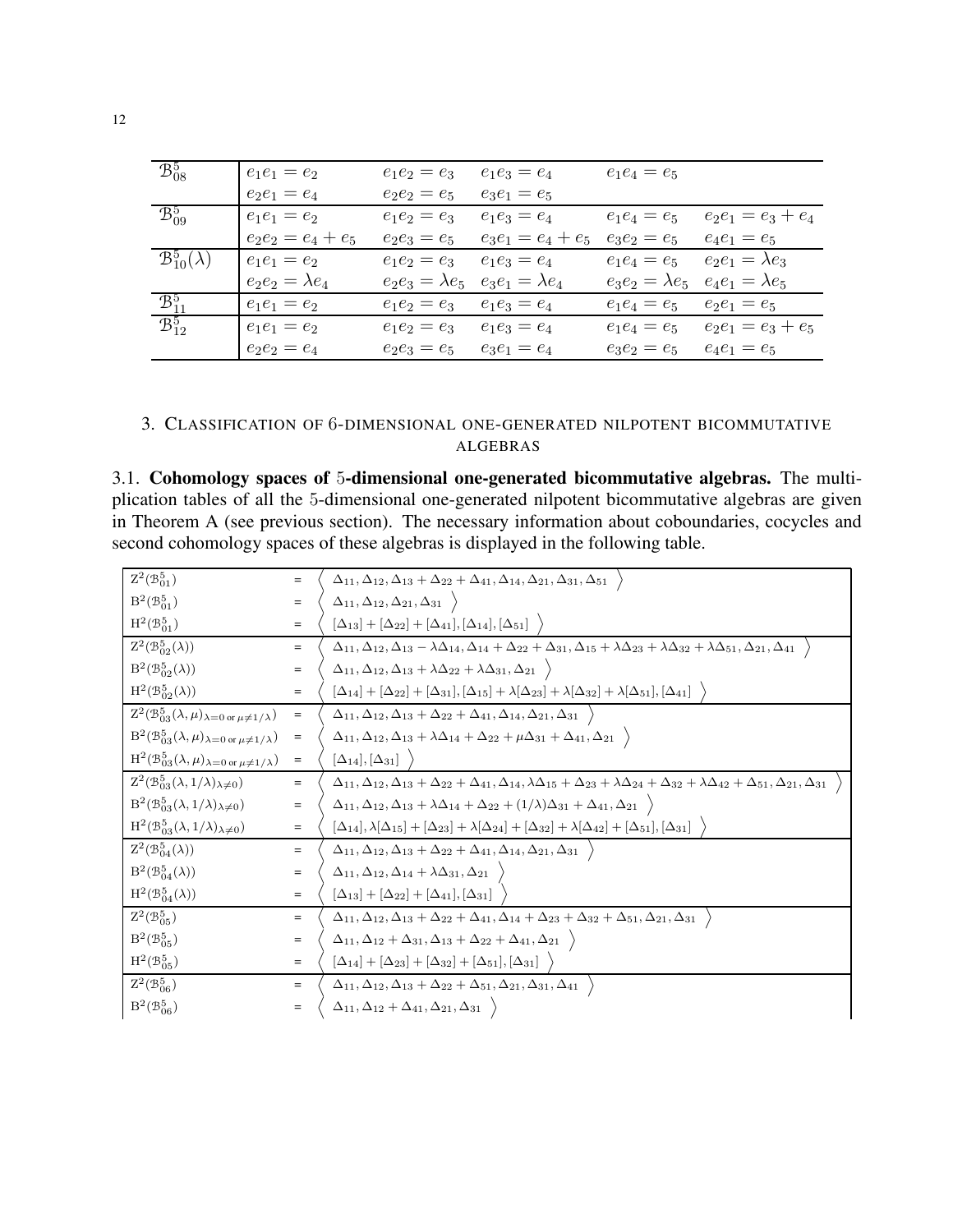| $\mathrm{H}^2(\mathcal{B}^5_{06})$ | $=$ | $[\Delta_{13}] + [\Delta_{22}] + [\Delta_{51}], [\Delta_{41}]$                                                                                                                                                                                                                                     |
|------------------------------------|-----|----------------------------------------------------------------------------------------------------------------------------------------------------------------------------------------------------------------------------------------------------------------------------------------------------|
| $Z^2(\mathcal{B}_{07}^5)$          | $=$ | $\Delta_{11}, \Delta_{12}, \Delta_{21}, \Delta_{31}, \Delta_{41}, \Delta_{51}$                                                                                                                                                                                                                     |
| $B^2(\mathcal{B}_{07}^5)$          | $=$ | $\Delta_{11}, \Delta_{21}, \Delta_{31}, \Delta_{41}$                                                                                                                                                                                                                                               |
| $H^2(\mathcal{B}^5_{07})$          | $=$ | $[\Delta_{12}], [\Delta_{51}]$                                                                                                                                                                                                                                                                     |
| $Z^2(\mathcal{B}_{08}^5)$          | $=$ | $\Delta_{11}, \Delta_{12}, \Delta_{13}, \Delta_{14}+\Delta_{22}+\Delta_{31}, \Delta_{15}+\Delta_{23}+\Delta_{32}+\Delta_{41}, \Delta_{21}$                                                                                                                                                         |
| $B^2(\mathcal{B}^5_{08})$          | $=$ | $\Delta_{11}, \Delta_{12}, \Delta_{13} + \Delta_{21}, \Delta_{14} + \Delta_{22} + \Delta_{31}$                                                                                                                                                                                                     |
| $H^2(\mathcal{B}_{08}^5)$          | $=$ | $[\Delta_{15}] + [\Delta_{23}] + [\Delta_{32}] + [\Delta_{41}], [\Delta_{21}]$                                                                                                                                                                                                                     |
| $Z^2(\mathcal{B}_{09}^5)$          |     | $\Delta_{11}, \Delta_{12}, \Delta_{13} + \overline{\Delta_{22} + \Delta_{31}, \Delta_{14} + \Delta_{22} + \Delta_{23} + \Delta_{31} + \Delta_{32} + \Delta_{41}},$<br>$\Delta_{15} + \Delta_{23} + \Delta_{24} + \Delta_{32} + \Delta_{33} + \Delta_{41} + \Delta_{42} + \Delta_{51}, \Delta_{21}$ |
| $B^2(\mathcal{B}_{09}^5)$          | $=$ | $\Delta_{11},\Delta_{12}+\Delta_{21},\Delta_{13}+\Delta_{21}+\Delta_{22}+\Delta_{31}, \Delta_{14}+\Delta_{22}+\Delta_{23}+\Delta_{31}+\Delta_{32}+\Delta_{41} \ \ \rangle$                                                                                                                         |
| $H^2(\mathcal{B}_{09}^5)$          | $=$ | $[\Delta_{15}]+[\Delta_{23}]+[\Delta_{24}]+[\Delta_{32}]+[\Delta_{33}]+[\Delta_{41}]+[\Delta_{42}]+[\Delta_{51}], [\Delta_{21}]$                                                                                                                                                                   |
| $Z^2(\mathcal{B}_{10}^5(\lambda))$ | $=$ | $\Delta_{11}, \Delta_{12}, \Delta_{13}+\lambda\Delta_{22}+\lambda\Delta_{31}, \Delta_{14}+\lambda\Delta_{23}+\lambda\Delta_{32}+\lambda\Delta_{41},$<br>$\Delta_{15} + \lambda \Delta_{24} + \lambda \Delta_{33} + \lambda \Delta_{42} + \lambda \Delta_{51}, \Delta_{21}$                         |
| $B^2(\mathcal{B}_{10}^5(\lambda))$ | $=$ | $\Delta_{11}, \Delta_{12} + \lambda \Delta_{21}, \Delta_{13} + \lambda \Delta_{22} + \lambda \Delta_{31}, \Delta_{14} + \lambda \Delta_{23} + \lambda \Delta_{32} + \lambda \Delta_{41}$                                                                                                           |
| $H^2(\mathcal{B}_{10}^5(\lambda))$ | $=$ | $[\Delta_{15}]+\lambda[\Delta_{24}]+\lambda[\Delta_{33}]+\lambda[\Delta_{42}]+\lambda[\Delta_{51}], [\Delta_{21}]$                                                                                                                                                                                 |
| $Z^2(\mathcal{B}_{11}^5)$          | $=$ | $\Delta_{11}, \Delta_{12}, \Delta_{13}, \Delta_{14}, \Delta_{15}+\Delta_{22}+\Delta_{31}, \Delta_{21}$                                                                                                                                                                                             |
| $B^2(\mathcal{B}_{11}^5)$          | $=$ | $\Delta_{11},\Delta_{12},\Delta_{13},\Delta_{14}+\Delta_{21}$                                                                                                                                                                                                                                      |
| $H^2(\mathcal{B}_{11}^5)$          | $=$ | $[\Delta_{15}] + [\Delta_{22}] + [\Delta_{31}], [\Delta_{21}]$                                                                                                                                                                                                                                     |
| $Z^2(\mathcal{B}_{12}^5)$          | $=$ | $\Delta_{11}, \Delta_{12}, \Delta_{13} + \Delta_{22} + \Delta_{31}, \Delta_{14} + \Delta_{23} + \Delta_{32} + \Delta_{41},$<br>$\Delta_{15} + \Delta_{22} + \Delta_{24} + \Delta_{31} + \Delta_{33} + \Delta_{42} + \Delta_{51}, \Delta_{21}$                                                      |
| $B^2(\mathcal{B}_{12}^5)$          | $=$ | $\Delta_{11}, \Delta_{12} + \Delta_{21}, \Delta_{13} + \Delta_{22} + \Delta_{31}, \Delta_{14} + \Delta_{21} + \Delta_{23} + \Delta_{32} + \Delta_{41}$                                                                                                                                             |
| $H^2(\mathcal{B}_{12}^5)$          | $=$ | $[\Delta_{15}]+[\Delta_{22}]+[\Delta_{24}]+[\Delta_{31}]+[\Delta_{33}]+[\Delta_{42}]+[\Delta_{51}], [\Delta_{21}]$                                                                                                                                                                                 |

**Remark 4.** The extensions of the algebras  $\mathcal{B}_{03}^5(\lambda,\mu)_{\lambda=0}$  or  $\mu\neq 1/\lambda$  and  $\mathcal{B}_{04}^5(\lambda)$  have 2-dimensional an*nihilator, and have already been constructed as* 2*-dimensional central extensions of* 4*-dimensional bicommutative algebras. Then, in the following subsections we will study only the central extensions of the other algebras.*

3.2. **Central extensions of**  $\mathcal{B}_{01}^5$ . Let us use the following notations:

$$
\nabla_1 = [\Delta_{14}], \quad \nabla_2 = [\Delta_{51}], \quad \nabla_3 = [\Delta_{13}] + [\Delta_{22}] + [\Delta_{41}].
$$

The automorphism group of  $\mathcal{B}_{01}^5$  consists of invertible matrices of the form

$$
\phi = \begin{pmatrix} x & 0 & 0 & 0 & 0 \\ y & x^2 & 0 & 0 & 0 \\ z & xy & x^3 & 0 & 0 \\ t & xy & 0 & x^3 & 0 \\ s & xz & x^2y & 0 & x^4 \end{pmatrix}.
$$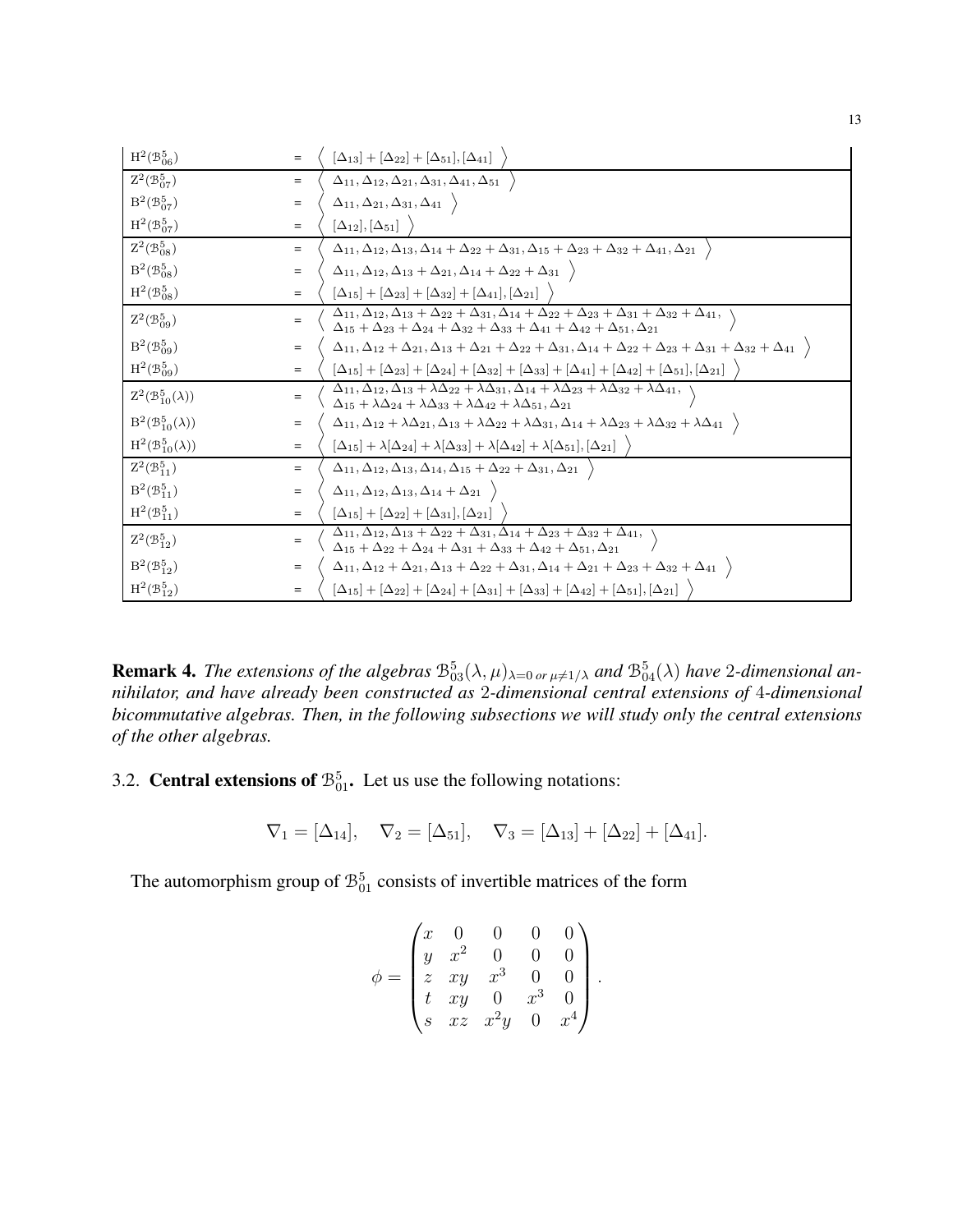Since

$$
\phi^T \begin{pmatrix} 0 & 0 & \alpha_3 & \alpha_1 & 0 \\ 0 & \alpha_3 & 0 & 0 & 0 \\ 0 & 0 & 0 & 0 & 0 \\ \alpha_3 & 0 & 0 & 0 & 0 \\ \alpha_2 & 0 & 0 & 0 & 0 \end{pmatrix} \phi = \begin{pmatrix} \alpha^* & \alpha^{**} & \alpha_3^* & \alpha_1^* & 0 \\ \alpha^{***} & \alpha_3^* & 0 & 0 & 0 \\ \alpha^{**} & 0 & 0 & 0 & 0 \\ \alpha_3^* & 0 & 0 & 0 & 0 \\ \alpha_2^* & 0 & 0 & 0 & 0 \end{pmatrix},
$$
  
we have that the action of  $\text{Aut}(\mathcal{B}_{01}^5)$  on the subspace  $\langle \sum_{i=1}^3 \alpha_i \nabla_i \rangle$  is given by  $\langle \sum_{i=1}^3 \alpha_i^* \nabla_i \rangle$ , where  $\alpha_1^* = x^4 \alpha_1$ ,  $\alpha_2^* = x^5 \alpha_2$ ,  $\alpha_3^* = x^4 \alpha_3$ .

We can suppose that  $\alpha_2 \neq 0$ ; otherwise, we would obtain algebras with 2-dimensional annihilator which have already been constructed as 2-dimensional central extensions of 4-dimensional bicommutative algebras. We have the following cases:

(1) if  $\alpha_3 \neq 0$ , by choosing  $x = \frac{\alpha_3}{\alpha_2}$  $\frac{\alpha_3}{\alpha_2}$  we have the family of representatives  $\langle \lambda \nabla_1 + \nabla_2 + \nabla_3 \rangle$ ; (2) if  $\alpha_3 = 0, \alpha_1 \neq 0$ , by choosing  $x = \frac{\alpha_1}{\alpha_2}$  $\frac{\alpha_1}{\alpha_2}$  we have the representative  $\langle \nabla_1 + \nabla_2 \rangle$ ; (3) if  $\alpha_3 = 0, \alpha_1 = 0$ , by choosing  $x = \frac{1}{\sqrt[4]{\alpha_2}}$  we have the representative  $\langle \nabla_2 \rangle$ .

Hence, we obtain the following new algebras:

$$
\begin{array}{ccccccccc}\n\mathfrak{B}^{6}_{09}(\lambda) & : & e_1e_1 = e_2 & e_1e_2 = e_4 & e_1e_3 = e_6 & e_1e_4 = \lambda e_6 & e_2e_1 = e_3 \\
& e_2e_2 = e_6 & e_3e_1 = e_5 & e_4e_1 = e_6 & e_5e_1 = e_6 \\
\mathfrak{B}^{6}_{10} & : & e_1e_1 = e_2 & e_1e_2 = e_4 & e_1e_4 = e_6 & e_2e_1 = e_3 & e_3e_1 = e_5 & e_5e_1 = e_6 \\
\mathfrak{B}^{6}_{11} & : & e_1e_1 = e_2 & e_1e_2 = e_4 & e_2e_1 = e_3 & e_3e_1 = e_5 & e_5e_1 = e_6.\n\end{array}
$$

## 3.3. **Central extensions of**  $\mathcal{B}_{02}^5(\lambda)$ . Let us use the following notations:

$$
\nabla_1 = [\Delta_{41}], \quad \nabla_2 = [\Delta_{14}] + [\Delta_{22}] + [\Delta_{31}], \quad \nabla_3 = [\Delta_{15}] + \lambda[\Delta_{23}] + \lambda[\Delta_{32}] + \lambda[\Delta_{51}].
$$

The automorphism group of  $\mathcal{B}_{01}^5$  consists of invertible matrices of the form

$$
\phi = \begin{pmatrix}\nx & 0 & 0 & 0 & 0 \\
y & x^2 & 0 & 0 & 0 \\
z & (1+\lambda)xy & x^3 & 0 & 0 \\
t & xy & 0 & x^3 & 0 \\
s & \lambda y^2 + (1+\lambda)xz & (1+2\lambda)x^2y & \lambda(1-\lambda)x^2y & x^4\n\end{pmatrix}
$$

.

,

Since

$$
\phi^T \begin{pmatrix}\n0 & 0 & 0 & \alpha_2 & \alpha_3 \\
0 & \alpha_2 & \lambda \alpha_3 & 0 & 0 \\
\alpha_2 & \lambda \alpha_3 & 0 & 0 & 0 \\
\alpha_1 & 0 & 0 & 0 & 0 \\
\lambda \alpha_3 & 0 & 0 & 0 & 0\n\end{pmatrix}\n\phi = \begin{pmatrix}\n\alpha^* & \alpha^{**} & \alpha^{**} & \alpha_2^* & \alpha_3^* \\
\alpha^{***} & \alpha_2^* + \lambda \alpha^{***} & \lambda \alpha_3^* & 0 & 0 \\
\alpha_2^* + \lambda \alpha^{**} & \lambda \alpha_3^* & 0 & 0 & 0 \\
\alpha_1^* & 0 & 0 & 0 & 0 \\
\lambda \alpha_3^* & 0 & 0 & 0 & 0\n\end{pmatrix}
$$

14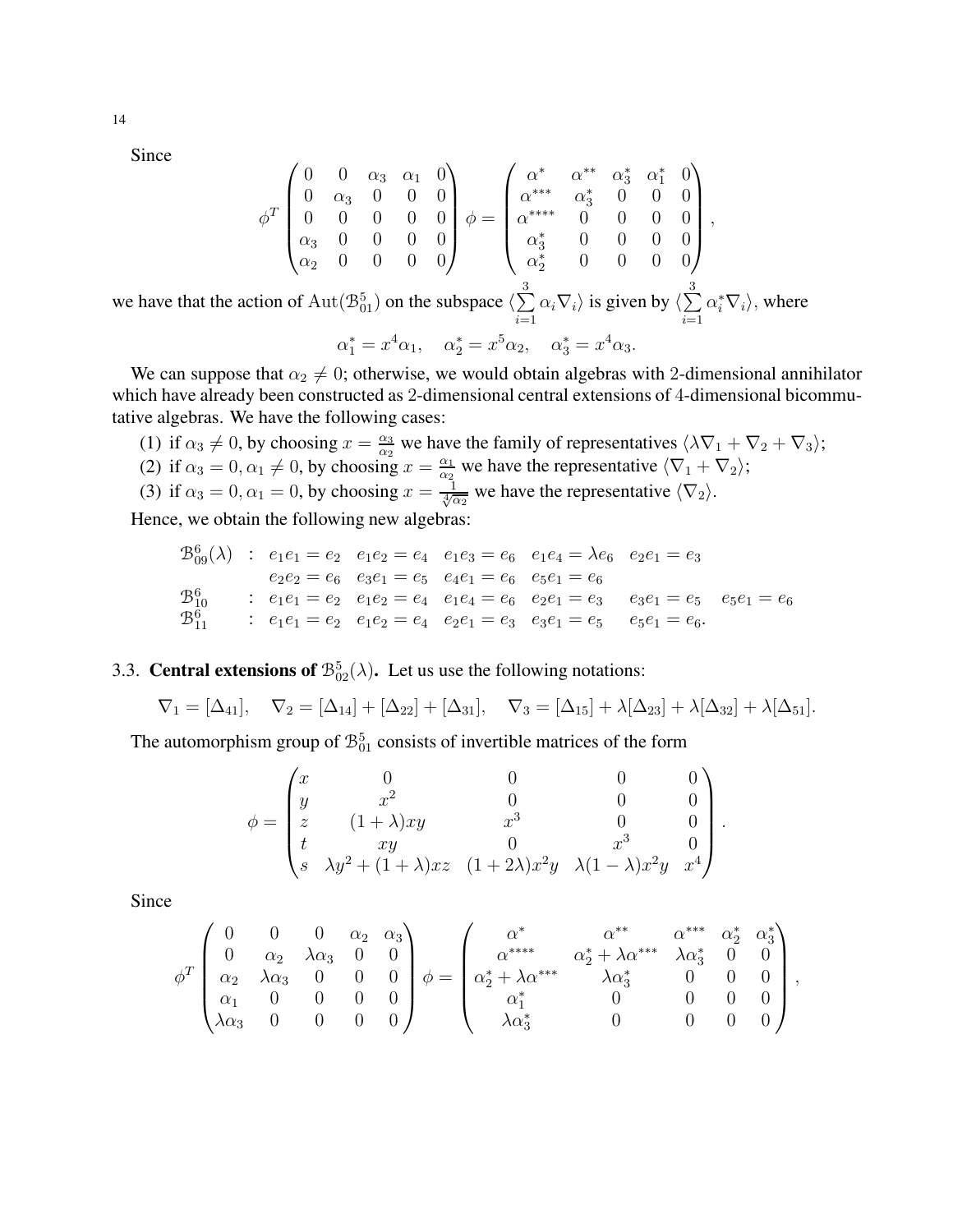we have that the action of  $\text{Aut}(\mathcal{B}^5_{02}(\lambda))$  on the subspace  $\langle \sum_{n=1}^{\infty}$ 3  $i=1$  $\alpha_i \nabla_i$  is given by  $\langle \sum \rangle$ 3  $i=1$  $\alpha_i^* \nabla_i$ , where

$$
\alpha_1^* = x^4 \alpha_1 + (1 - \lambda)\lambda^2 x^3 y \alpha_3, \quad \alpha_2^* = x^4 \alpha_2 + (1 - \lambda)\lambda x^3 y \alpha_3, \quad \alpha_3^* = x^5 \alpha_3.
$$

We can suppose that  $\alpha_3 \neq 0$ . We have the following cases:

- (1) if  $\lambda = 0$  or  $\lambda = 1$ , and  $\alpha_1 = \alpha_2 = 0$ , then we have the representative  $\langle \nabla_3 \rangle$ ;
- (2) if  $\lambda = 0$  or  $\lambda = 1$ ,  $\alpha_2 = 0$  and  $\alpha_1 \neq 0$ , by choosing  $x = \frac{\alpha_1}{\alpha_2}$  $\frac{\alpha_1}{\alpha_3}$  we have the representative  $\langle \nabla_1 + \nabla_3 \rangle;$
- (3) if  $\lambda = 0$  or  $\lambda = 1$ , and  $\alpha_2 \neq 0$ , by choosing  $x = \frac{\alpha_2}{\alpha_3}$  $\frac{\alpha_2}{\alpha_3}$  we have the representative  $\langle \mu \nabla_1 + \nabla_2 +$  $\nabla_3$ ;
- (4) if  $\lambda \neq 0, 1$  and  $\alpha_1 \lambda \alpha_2 = 0$ , by choosing  $y = -\frac{x\alpha_2}{(1-\lambda)^2}$  $\frac{x\alpha_2}{(1-\lambda)\lambda\alpha_3}$  and  $x = \frac{1}{\sqrt[5]{\alpha_3}}$  we have the representative  $\langle \nabla_3 \rangle$ ;
- (5) if  $\lambda \neq 0, 1$  and  $\alpha_1 \lambda \alpha_2 \neq 0$ , by choosing  $y = -\frac{x\alpha_2}{(1-\lambda)^2}$  $\frac{x\alpha_2}{(1-\lambda)\lambda\alpha_3}$  and  $x = \frac{\alpha_1-\lambda\alpha_2}{\alpha_3}$  we have the representative  $\langle \nabla_1 + \nabla_3 \rangle$ .

Therefore, we obtain the families  $\mathcal{B}_{12}^6(\lambda)$  and  $\mathcal{B}_{13}^6(\lambda)$  associated with the representatives  $\langle \nabla_3 \rangle$  and  $\langle \nabla_1 + \nabla_3 \rangle$ , respectively, and the families  $\mathcal{B}_{14}^6(\mu)$  and  $\mathcal{B}_{15}^6(\mu)$ , associated with  $\langle \mu \nabla_1 + \nabla_2 + \nabla_3 \rangle$  for the values  $\lambda = 0$  and  $\lambda = 1$ , respectively.

B<sup>6</sup> <sup>12</sup>(λ) : e1e<sup>1</sup> = e<sup>2</sup> e1e<sup>2</sup> = e<sup>3</sup> e1e<sup>3</sup> = e<sup>5</sup> e1e<sup>5</sup> = e<sup>6</sup> e2e<sup>1</sup> = λe<sup>3</sup> + e<sup>4</sup> e2e<sup>2</sup> = λe<sup>5</sup> e2e<sup>3</sup> = λe<sup>6</sup> e3e<sup>1</sup> = λe<sup>5</sup> e3e<sup>2</sup> = λe<sup>6</sup> e5e<sup>1</sup> = λe<sup>6</sup> B<sup>6</sup> <sup>13</sup>(λ) : e1e<sup>1</sup> = e<sup>2</sup> e1e<sup>2</sup> = e<sup>3</sup> e1e<sup>3</sup> = e<sup>5</sup> e1e<sup>5</sup> = e<sup>6</sup> e2e<sup>1</sup> = λe<sup>3</sup> + e<sup>4</sup> e2e<sup>2</sup> = λe<sup>5</sup> e2e<sup>3</sup> = λe<sup>6</sup> e3e<sup>1</sup> = λe<sup>5</sup> e3e<sup>2</sup> = λe<sup>6</sup> e4e<sup>1</sup> = e<sup>6</sup> e5e<sup>1</sup> = λe<sup>6</sup> B<sup>6</sup> <sup>14</sup>(µ) : e1e<sup>1</sup> = e<sup>2</sup> e1e<sup>2</sup> = e<sup>3</sup> e1e<sup>3</sup> = e<sup>5</sup> e1e<sup>4</sup> = e<sup>6</sup> e1e<sup>5</sup> = e<sup>6</sup> e2e<sup>1</sup> = e<sup>4</sup> e2e<sup>2</sup> = e<sup>6</sup> e3e<sup>1</sup> = e<sup>6</sup> e4e<sup>1</sup> = µe<sup>6</sup> B<sup>6</sup> <sup>15</sup>(µ) : e1e<sup>1</sup> = e<sup>2</sup> e1e<sup>2</sup> = e<sup>3</sup> e1e<sup>3</sup> = e<sup>5</sup> e1e<sup>4</sup> = e<sup>6</sup> e1e<sup>5</sup> = e<sup>6</sup> e2e<sup>1</sup> = e<sup>3</sup> + e<sup>4</sup> e2e<sup>2</sup> = e<sup>5</sup> + e<sup>6</sup> e2e<sup>3</sup> = e<sup>6</sup> e3e<sup>1</sup> = e<sup>5</sup> + e<sup>6</sup> e3e<sup>2</sup> = e<sup>6</sup> e4e<sup>1</sup> = µe<sup>6</sup> e5e<sup>1</sup> = e6.

# 3.4. **Central extensions of**  $\mathcal{B}_{03}^5(\lambda, 1/\lambda)_{\lambda \neq 0}$ . Let us use the following notations:

$$
\nabla_1 = [\Delta_{14}], \quad \nabla_2 = [\Delta_{31}], \quad \nabla_3 = \lambda[\Delta_{15}] + [\Delta_{23}] + \lambda[\Delta_{24}] + [\Delta_{32}] + \lambda[\Delta_{42}] + [\Delta_{51}].
$$

The automorphism group of  $\mathcal{B}^5_{03}(\lambda,1/\lambda)_{\lambda\neq 0}$  consists of invertible matrices of the form

$$
\phi = \begin{pmatrix}\nx & 0 & 0 & 0 & 0 \\
y & x^2 & 0 & 0 & 0 \\
z & xy & x^3 & 0 & 0 \\
t & xy & 0 & x^3 & 0 \\
s & (1+1/\lambda)xz + (1+\lambda)xt + y^2 & (2+1/\lambda)x^2y & (2+\lambda)x^2y & x^4\n\end{pmatrix}
$$

.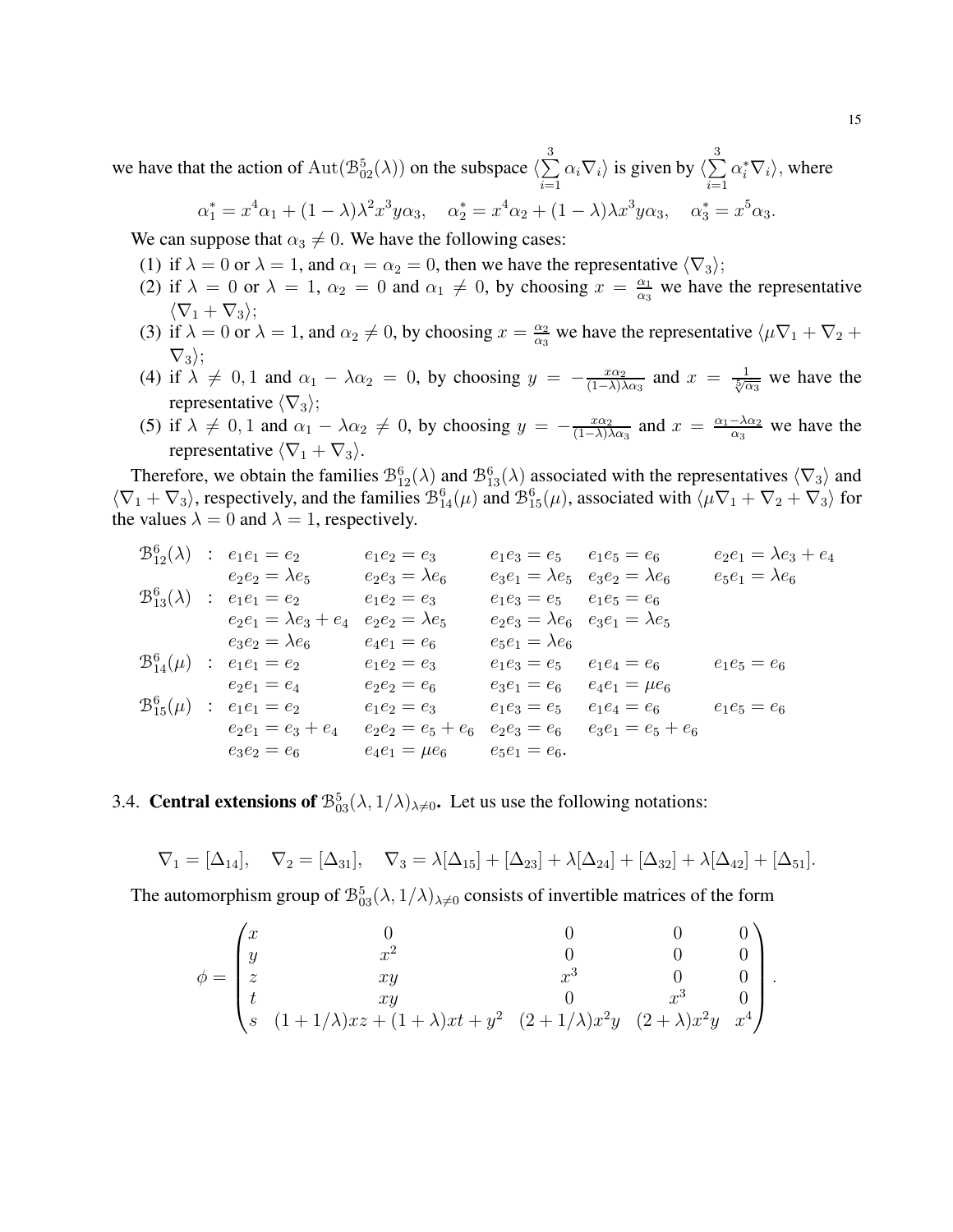Since

$$
\phi^T \begin{pmatrix} 0 & 0 & 0 & \alpha_1 & \lambda \alpha_3 \\ 0 & 0 & \alpha_3 & \lambda \alpha_3 & 0 \\ \alpha_2 & \alpha_3 & 0 & 0 & 0 \\ 0 & \lambda \alpha_3 & 0 & 0 & 0 \\ \alpha_3 & 0 & 0 & 0 & 0 \end{pmatrix} \phi = \begin{pmatrix} \alpha^* & \alpha^{**} & \alpha^{***} & \alpha_1^* + \lambda \alpha^{***} & \lambda \alpha_3^* \\ \alpha^{****} & \alpha_3^{**} & \alpha_3^{**} & \lambda \alpha_3^* & 0 \\ \alpha_2^* + (1/\lambda) \alpha^{***} & \alpha_3^* & 0 & 0 & 0 \\ \alpha_3^* & 0 & 0 & 0 & 0 \end{pmatrix},
$$

we have that the action of  $\text{Aut}(\mathcal{B}^5_{03}(\lambda,1/\lambda)_{\lambda\neq0})$  on the subspace  $\langle \sum_{n=1}^{\infty}$ 3  $i=1$  $\alpha_i \nabla_i$  is given by  $\langle \sum \rangle$ 3  $i=1$  $\alpha_i^*\nabla_i\rangle,$ where

$$
\alpha_1^* = x^4 \alpha_1 + (1 - \lambda)\lambda x^3 y \alpha_3, \quad \alpha_2^* = x^4 \alpha_2 + (1 - 1/\lambda)x^3 y \alpha_3, \quad \alpha_3^* = x^5 \alpha_3.
$$

We can suppose that  $\alpha_3 \neq 0$ . We have the following cases:

- (1) if  $\lambda = 1$ , and  $\alpha_1 = \alpha_2 = 0$ , then we get the representative  $\langle \nabla_3 \rangle$ ;
- (2) if  $\lambda = 1$ ,  $\alpha_2 = 0$  and  $\alpha_1 \neq 0$ , by choosing  $x = \frac{\alpha_1}{\alpha_2}$  $\frac{\alpha_1}{\alpha_3}$  we have the representative  $\langle \nabla_1 + \nabla_3 \rangle$ ;
- (3) if  $\lambda = 1$ , and  $\alpha_2 \neq 0$ , by choosing  $x = \frac{\alpha_2}{\alpha_3}$  $\frac{\alpha_2}{\alpha_3}$  we have the representative  $\langle \mu \nabla_1 + \nabla_2 + \nabla_3 \rangle$ ;
- (4) if  $\lambda \neq 1$  and  $\alpha_1 + \lambda^2 \alpha_2 = 0$ , by choosing  $y = -\frac{x\alpha_2}{(1-1/\lambda)^2}$  $\frac{x\alpha_2}{(1-1/\lambda)\lambda\alpha_3}$  and  $x = \frac{1}{\sqrt[5]{\alpha_3}}$  we get the representative  $\langle \nabla_3 \rangle$ ;
- (5) if  $\lambda \neq 1$  and  $\alpha_1 + \lambda^2 \alpha_2 \neq 0$ , by choosing  $y = -\frac{x\alpha_2}{(1-1/\lambda)}$  $\frac{x\alpha_2}{(1-1/\lambda)\lambda\alpha_3}$  and  $x = \frac{\alpha_1 + \lambda^2\alpha_2}{\alpha_3}$  $\frac{(\lambda^2 \alpha_2)}{\alpha_3}$  we have the representative  $\langle \nabla_1 + \nabla_3 \rangle$ .

Hence, we get the following new algebras, associated with  $\langle \nabla_3 \rangle$  and  $\langle \nabla_1 + \nabla_3 \rangle$  for every value of  $\lambda \neq 0$ , and with  $\langle \mu \nabla_1 + \nabla_2 + \nabla_3 \rangle$  for  $\lambda = 1$ , respectively:

$$
\mathcal{B}_{16}^{6}(\lambda)_{\lambda\neq0} : e_{1}e_{1} = e_{2} e_{1}e_{2} = e_{4} e_{1}e_{3} = e_{5} e_{1}e_{4} = \lambda e_{5} e_{1}e_{5} = \lambda e_{6}
$$
  
\n
$$
e_{2}e_{1} = e_{3} e_{2}e_{2} = e_{5} e_{2}e_{3} = e_{6} e_{2}e_{4} = \lambda e_{6} e_{3}e_{1} = (1/\lambda)e_{5}
$$
  
\n
$$
e_{3}e_{2} = e_{6} e_{4}e_{1} = e_{5} e_{4}e_{2} = \lambda e_{6} e_{5}e_{1} = e_{6}
$$
  
\n
$$
\mathcal{B}_{17}^{6}(\lambda)_{\lambda\neq0} : e_{1}e_{1} = e_{2} e_{1}e_{2} = e_{4} e_{1}e_{3} = e_{5} e_{1}e_{4} = \lambda e_{5} + e_{6} e_{1}e_{5} = \lambda e_{6}
$$
  
\n
$$
e_{2}e_{1} = e_{3} e_{2}e_{2} = e_{5} e_{2}e_{3} = e_{6} e_{2}e_{4} = \lambda e_{6} e_{3}e_{1} = (1/\lambda)e_{5}
$$
  
\n
$$
e_{3}e_{2} = e_{6} e_{4}e_{1} = e_{5} e_{4}e_{2} = \lambda e_{6} e_{5}e_{1} = e_{6}
$$
  
\n
$$
\mathcal{B}_{18}^{6}(\mu) : e_{1}e_{1} = e_{2} e_{1}e_{2} = e_{4} e_{1}e_{3} = e_{5} e_{1}e_{4} = e_{5} + \mu e_{6} e_{1}e_{5} = e_{6}
$$
  
\n
$$
e_{2}e_{1} = e_{3} e_{2}e_{2} = e_{5} e_{2}e_{3} = e_{6} e_{2}e_{4} = e_{6} e_{3}e_{1} = e_{5} + e_{6}
$$
  
\n
$$
e_{3}e_{2} = e_{6} e_{4}e_{1} = e_{5} e_{4}e_{2} = e_{6} e_{5}e_{1} = e_{6}.
$$

3.5. **Central extensions of**  $\mathcal{B}_{05}^5$ . Let us use the following notations:

$$
\nabla_1 = [\Delta_{31}], \quad \nabla_2 = [\Delta_{14}] + [\Delta_{23}] + [\Delta_{32}] + [\Delta_{51}].
$$

16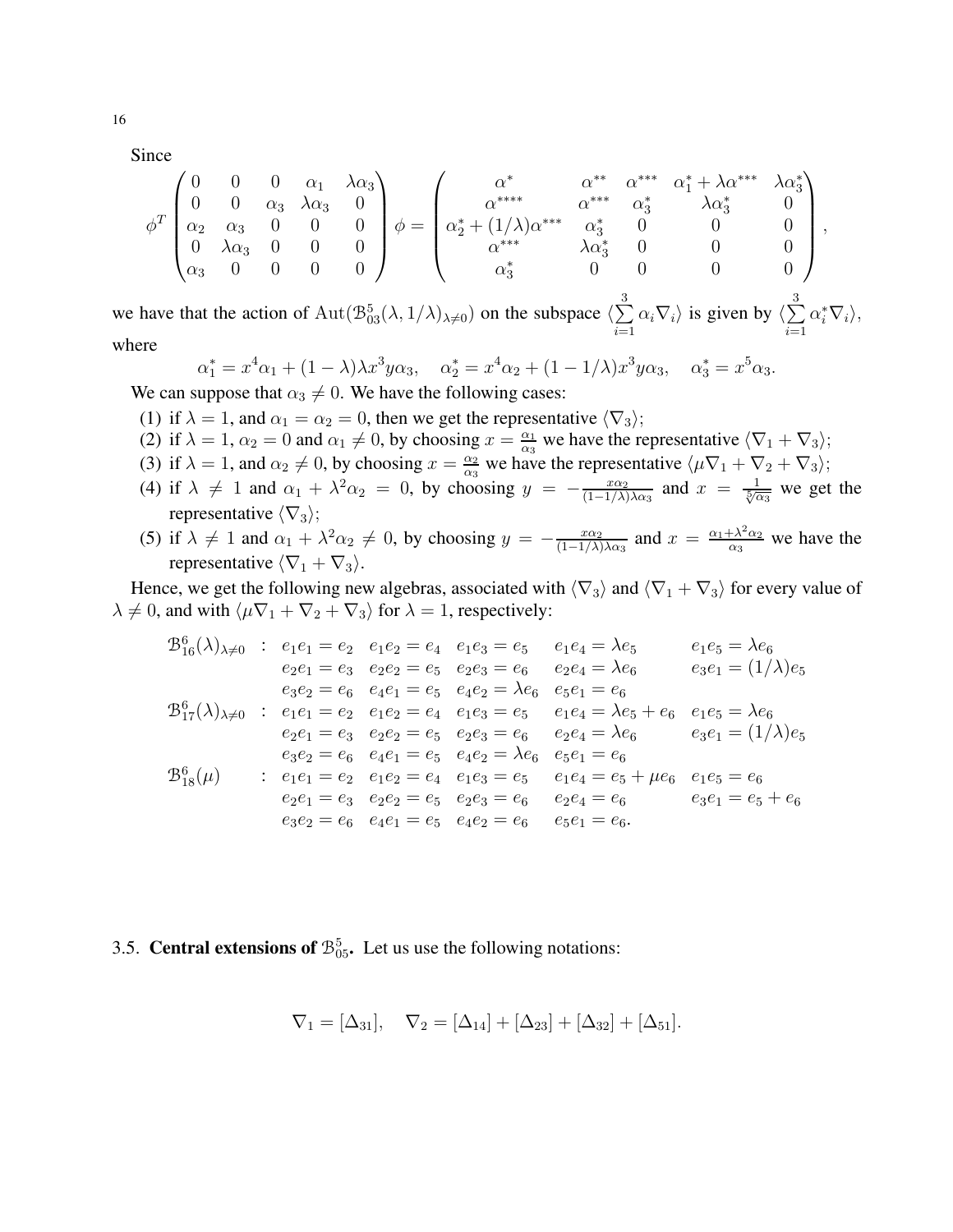The automorphism group of  $\mathcal{B}_{05}^5$  consists of invertible matrices of the form

$$
\phi = \begin{pmatrix} 1 & 0 & 0 & 0 & 0 \\ 0 & 1 & 0 & 0 & 0 \\ x & 0 & 1 & 0 & 0 \\ y & x & 0 & 1 & 0 \\ z & x + y & x & 0 & 1 \end{pmatrix}.
$$

Since

$$
\phi^T \begin{pmatrix} 0 & 0 & 0 & \alpha_2 & 0 \\ 0 & 0 & \alpha_2 & 0 & 0 \\ \alpha_1 & \alpha_2 & 0 & 0 & 0 \\ 0 & 0 & 0 & 0 & 0 \\ \alpha_2 & 0 & 0 & 0 & 0 \end{pmatrix} \phi = \begin{pmatrix} \alpha^* & \alpha^{**} & 0 & \alpha_2^* & 0 \\ \alpha^{***} & 0 & \alpha_2^* & 0 & 0 \\ \alpha_1^* + \alpha^{**} & \alpha_2^* & 0 & 0 & 0 \\ 0 & 0 & 0 & 0 & 0 \\ \alpha_2^* & 0 & 0 & 0 & 0 \end{pmatrix},
$$

we have that the action of  $\text{Aut}(\mathcal{B}_{05}^5)$  on the subspace  $\langle \sum_{n=1}^{\infty}$ 2  $i=1$  $\alpha_i \nabla_i$  is given by  $\langle \sum \rangle$ 2  $i=1$  $\alpha_i^* \nabla_i$ , where  $\alpha_1^* = \alpha_1 - x\alpha_2, \quad \alpha_2^* = \alpha_2.$ 

We can suppose that  $\alpha_2 \neq 0$ . Then, by choosing  $x = \frac{\alpha_1}{\alpha_2}$  $\frac{\alpha_1}{\alpha_2}$ , we have the representative  $\langle \nabla_2 \rangle$ , whose associated algebra is the following:

$$
\begin{array}{ccccccccc}\n\mathfrak{B}^6_{19} & : & e_1e_1 = e_2 & e_1e_2 = e_4 & e_1e_3 = e_5 & e_1e_4 = e_6 & e_2e_1 = e_3 & e_2e_2 = e_5 \\
& & e_2e_3 = e_6 & e_3e_1 = e_4 & e_3e_2 = e_6 & e_4e_1 = e_5 & e_5e_1 = e_6.\n\end{array}
$$

## 3.6. **Central extensions of**  $\mathcal{B}_{06}^5$ . Let us use the following notations:

$$
\nabla_1 = [\Delta_{41}], \quad \nabla_2 = [\Delta_{13}] + [\Delta_{22}] + [\Delta_{51}].
$$

The automorphism group of  $\mathcal{B}_{06}^5$  consists of invertible matrices of the form

$$
\phi = \begin{pmatrix} 1 & 0 & 0 & 0 & 0 \\ x & 1 & 0 & 0 & 0 \\ y & x & 1 & 0 & 0 \\ z & y & x & 1 & 0 \\ t & x+z & y & x & 1 \end{pmatrix}.
$$

Since

$$
\phi^T \begin{pmatrix} 0 & 0 & \alpha_2 & 0 & 0 \\ 0 & \alpha_2 & 0 & 0 & 0 \\ 0 & 0 & 0 & 0 & 0 \\ \alpha_1 & 0 & 0 & 0 & 0 \\ \alpha_2 & 0 & 0 & 0 & 0 \end{pmatrix} \phi = \begin{pmatrix} \alpha^* & \alpha^{**} & \alpha_2^* & 0 & 0 \\ \alpha^{***} & \alpha_2^* & 0 & 0 & 0 \\ \alpha^{***} & 0 & 0 & 0 & 0 \\ \alpha_1^* + \alpha^{**} & 0 & 0 & 0 & 0 \\ \alpha_2^* & 0 & 0 & 0 & 0 \end{pmatrix},
$$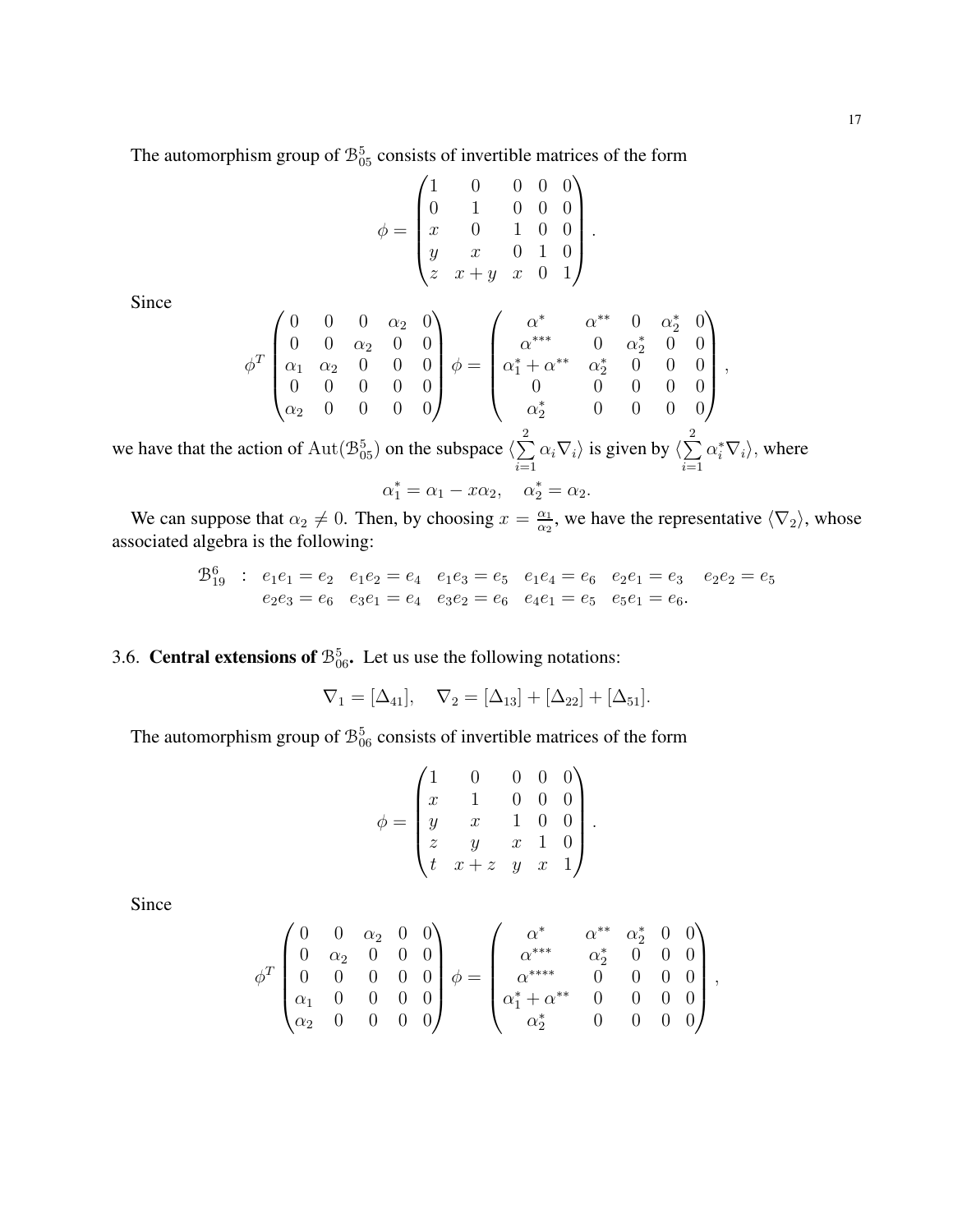we have that the action of  $\text{Aut}(\mathcal{B}_{06}^5)$  on the subspace  $\langle \sum_{n=1}^{\infty}$ 2  $i=1$  $\alpha_i \nabla_i$  is given by  $\langle \sum \rangle$ 2  $i=1$  $\alpha_i^* \nabla_i$ , where

$$
\alpha_1^* = \alpha_1 - x\alpha_2, \quad \alpha_2^* = \alpha_2.
$$

We can suppose that  $\alpha_2 \neq 0$ . Then, by choosing  $x = \frac{\alpha_1}{\alpha_2}$  $\frac{\alpha_1}{\alpha_2}$ , we have the representative  $\langle \nabla_2 \rangle$ . Hence, we obtain the following new algebra:

$$
\begin{array}{cccc}\n\mathfrak{B}^6_{20} & \colon & e_1e_1 = e_2 & e_1e_2 = e_5 & e_1e_3 = e_6 & e_2e_1 = e_3 \\
& e_2e_2 = e_6 & e_3e_1 = e_4 & e_4e_1 = e_5 & e_5e_1 = e_6.\n\end{array}
$$

## 3.7. **Central extensions of**  $\mathcal{B}_{07}^5$ . Let us use the following notations:

$$
\nabla_1 = [\Delta_{12}], \quad \nabla_2 = [\Delta_{51}].
$$

The automorphism group of  $\mathcal{B}_{07}^5$  consists of invertible matrices of the form

$$
\phi = \begin{pmatrix} x & 0 & 0 & 0 & 0 \\ y & x^2 & 0 & 0 & 0 \\ z & xy & x^3 & 0 & 0 \\ t & xz & x^2y & x^4 & 0 \\ s & xt & x^2z & x^3y & x^5 \end{pmatrix}.
$$

Since

$$
\phi^T \begin{pmatrix} 0 & \alpha_1 & 0 & 0 & 0 \\ 0 & 0 & 0 & 0 & 0 \\ 0 & 0 & 0 & 0 & 0 \\ 0 & 0 & 0 & 0 & 0 \\ \alpha_2 & 0 & 0 & 0 & 0 \end{pmatrix} \phi = \begin{pmatrix} \alpha^* & \alpha_1^* & 0 & 0 & 0 \\ \alpha^{**} & 0 & 0 & 0 & 0 \\ \alpha^{***} & 0 & 0 & 0 & 0 \\ \alpha^{***} & 0 & 0 & 0 & 0 \\ \alpha_2^* & 0 & 0 & 0 & 0 \end{pmatrix},
$$

we have that the action of  $\text{Aut}(\mathcal{B}^5_{07})$  on the subspace  $\langle \sum_{n=1}^{\infty}$ 2  $i=1$  $\alpha_i \nabla_i$  is given by  $\langle \sum \rangle$ 2  $i=1$  $\alpha_i^* \nabla_i$ , where

$$
\alpha_1^* = x^3 \alpha_1, \quad \alpha_2^* = x^6 \alpha_2.
$$

We can suppose that  $\alpha_2 \neq 0$ . We have the following cases:

(1) if  $\alpha_1 \neq 0$ , by choosing  $x = \sqrt[3]{\frac{\alpha_1}{\alpha_2}}$  we have the representative  $\langle \nabla_1 + \nabla_2 \rangle$ ; (2) if  $\alpha_1 = 0$ , by choosing  $x = \frac{1}{\sqrt[6]{\alpha_2}}$  we have the representative  $\langle \nabla_2 \rangle$ .

Hence, we get the following new algebras:

$$
\begin{array}{ccccccccc}\n\mathfrak{B}^6_{21} & : & e_1e_1 = e_2 & e_1e_2 = e_6 & e_2e_1 = e_3 & e_3e_1 = e_4 & e_4e_1 = e_5 & e_5e_1 = e_6 \\
\mathfrak{B}^6_{22} & : & e_1e_1 = e_2 & e_2e_1 = e_3 & e_3e_1 = e_4 & e_4e_1 = e_5 & e_5e_1 = e_6\n\end{array}
$$

## 3.8. **Central extensions of**  $\mathcal{B}_{08}^5$ . Let us use the following notations:

$$
\nabla_1 = [\Delta_{21}], \quad \nabla_2 = [\Delta_{15}] + [\Delta_{23}] + [\Delta_{32}] + [\Delta_{41}].
$$

18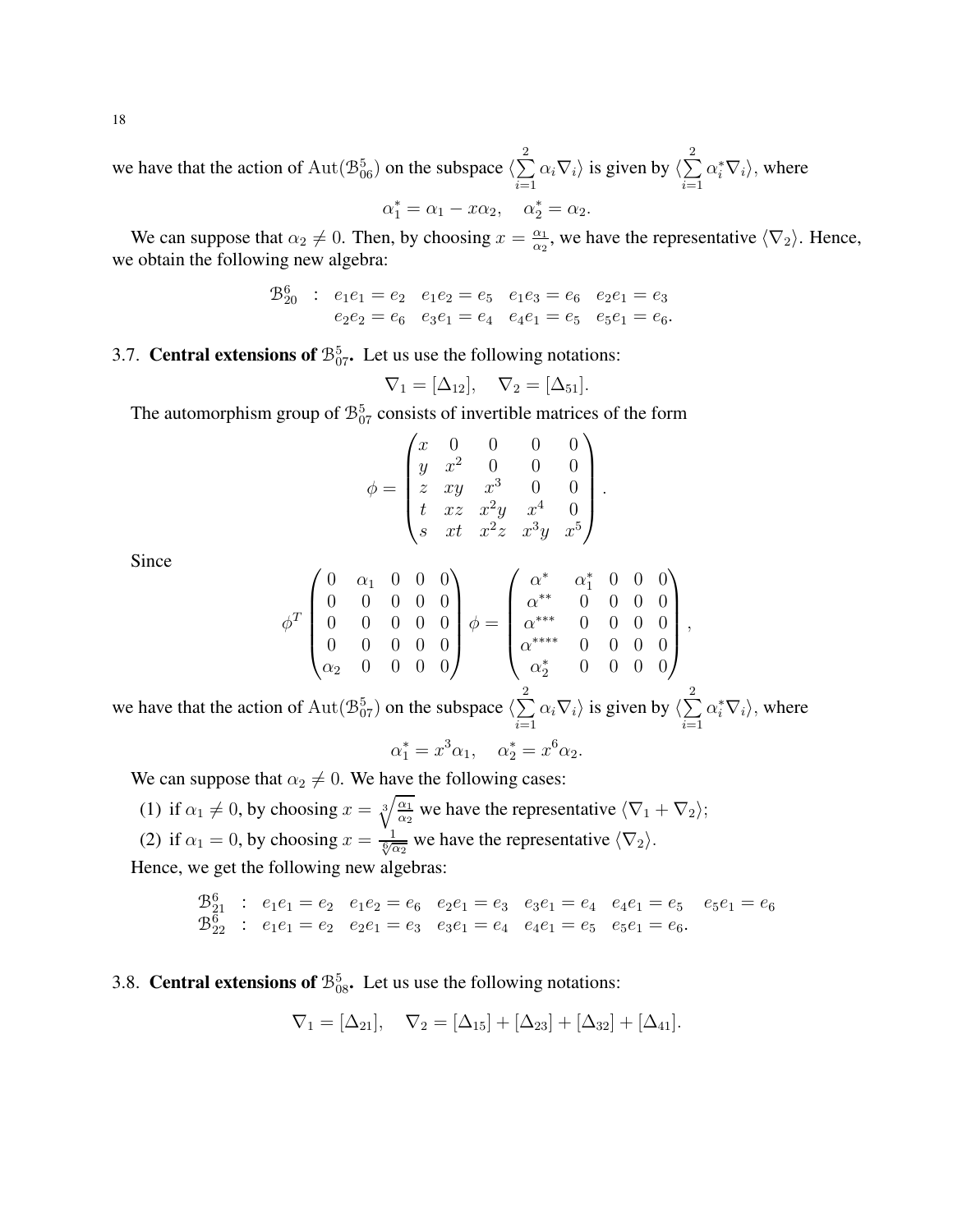,

The automorphism group of  $\mathcal{B}_{08}^5$  consists of invertible matrices of the form

$$
\phi = \begin{pmatrix} 1 & 0 & 0 & 0 & 0 \\ 0 & 1 & 0 & 0 & 0 \\ x & 0 & 1 & 0 & 0 \\ y & x & 0 & 1 & 0 \\ z & x + y & x & 0 & 1 \end{pmatrix}.
$$

Since

$$
\phi^T \begin{pmatrix} 0 & 0 & 0 & \alpha_2 \\ \alpha_1 & 0 & \alpha_2 & 0 & 0 \\ 0 & \alpha_2 & 0 & 0 & 0 \\ \alpha_2 & 0 & 0 & 0 & 0 \\ 0 & 0 & 0 & 0 & 0 \end{pmatrix} \phi = \begin{pmatrix} \alpha^* & \alpha^{**} & \alpha^{***} & 0 & \alpha_2^* \\ \alpha_1^* + \alpha^{***} & 0 & \alpha_2^* & 0 & 0 \\ 0 & \alpha_2^* & 0 & 0 & 0 \\ \alpha_2^* & 0 & 0 & 0 & 0 \\ 0 & 0 & 0 & 0 & 0 \end{pmatrix}
$$

we have that the action of  $\text{Aut}(\mathcal{B}^5_{08})$  on the subspace  $\langle \sum_{n=1}^{\infty}$ 2  $i=1$  $\alpha_i \nabla_i$  is given by  $\langle \sum \rangle$ 2  $i=1$  $\alpha_i^* \nabla_i$ , where  $\alpha_1^* = \alpha_1 + x\alpha_2, \quad \alpha_2^* = \alpha_2.$ 

We can suppose that  $\alpha_2 \neq 0$ . Then, by choosing  $x = -\frac{\alpha_1}{\alpha_2}$  $\frac{\alpha_1}{\alpha_2}$ , we have the representative  $\langle \nabla_2 \rangle$ , with the following associated algebra:

$$
\mathcal{B}_{23}^6 : e_1e_1 = e_2 \quad e_1e_2 = e_3 \quad e_1e_3 = e_4 \quad e_1e_4 = e_5 \quad e_1e_5 = e_6 \quad e_2e_1 = e_4
$$
\n
$$
e_2e_2 = e_5 \quad e_2e_3 = e_6 \quad e_3e_1 = e_5 \quad e_3e_2 = e_6 \quad e_4e_1 = e_6.
$$

## 3.9. **Central extensions of**  $\mathcal{B}_{09}^5$ . Let us use the following notations:

$$
\nabla_1 = [\Delta_{21}], \quad \nabla_2 = [\Delta_{15}] + [\Delta_{23}] + [\Delta_{24}] + [\Delta_{32}] + [\Delta_{33}] + [\Delta_{41}] + [\Delta_{42}] + [\Delta_{51}].
$$

The automorphism group of  $\mathcal{B}_{09}^5$  consists of invertible matrices of the form

$$
\phi = \begin{pmatrix}\n1 & 0 & 0 & 0 & 0 \\
0 & 1 & 0 & 0 & 0 \\
x & 0 & 1 & 0 & 0 \\
y & 2x & 0 & 1 & 0 \\
z & x + 2y & 3x & 0 & 1\n\end{pmatrix}
$$

.

Since

$$
\phi^T \begin{pmatrix} 0 & 0 & 0 & \alpha_2 \\ \alpha_1 & 0 & \alpha_2 & \alpha_2 & 0 \\ 0 & \alpha_2 & \alpha_2 & 0 & 0 \\ \alpha_2 & \alpha_2 & 0 & 0 & 0 \\ \alpha_2 & 0 & 0 & 0 & 0 \end{pmatrix} \phi = \begin{pmatrix} \alpha^* & \alpha^{**} & \alpha^{***} & 0 & \alpha_2^* \\ \alpha_1^* + \alpha^{**} + \alpha^{***} & \alpha^{***} & \alpha_2^* & \alpha_2^* & 0 \\ \alpha^{***} & \alpha_2^* & \alpha_2^* & 0 & 0 \\ \alpha_2^* & \alpha_2^* & 0 & 0 & 0 \end{pmatrix},
$$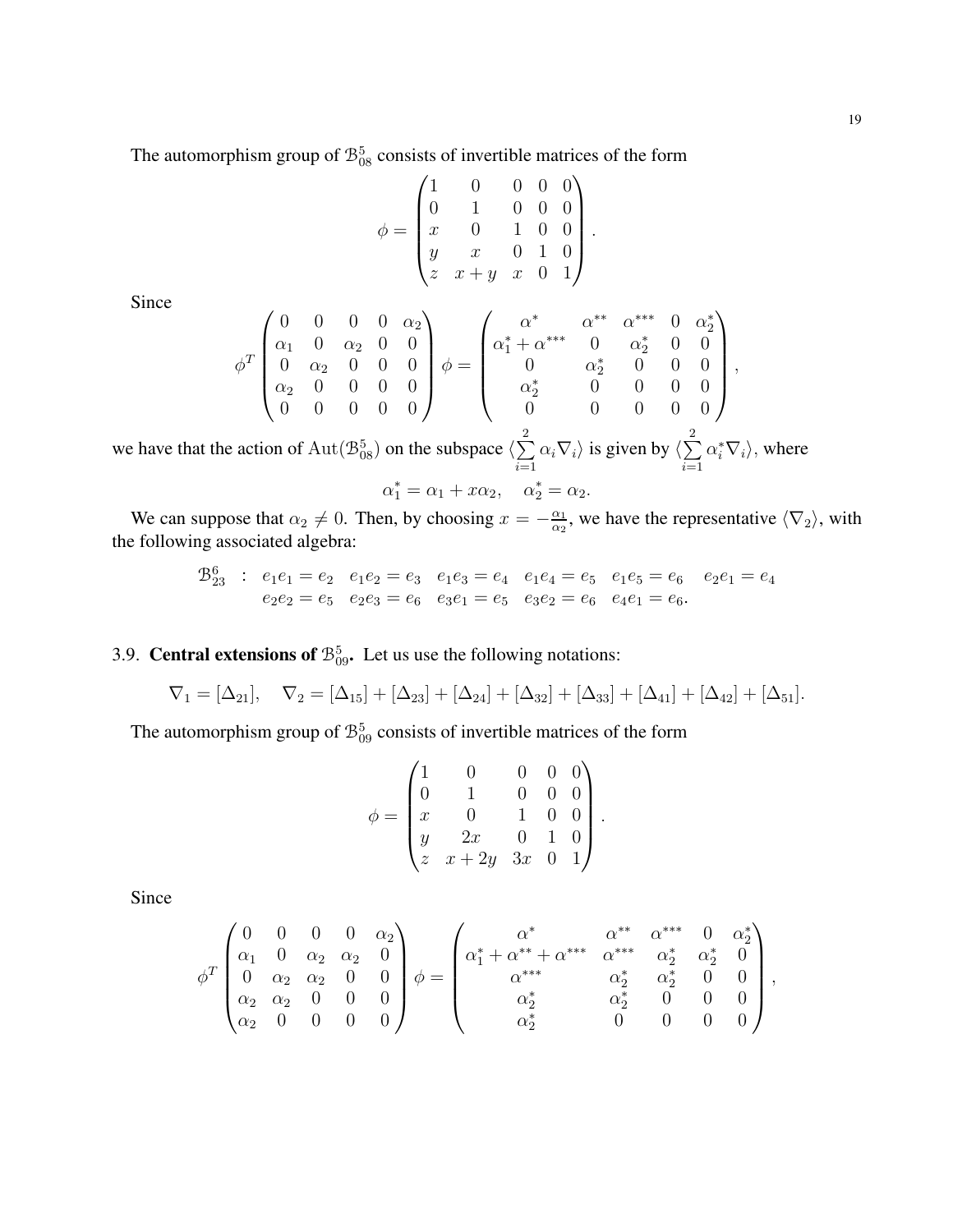we have that the action of  $\text{Aut}(\mathcal{B}_{09}^5)$  on the subspace  $\langle \sum_{n=1}^{\infty}$ 2  $i=1$  $\alpha_i \nabla_i$  is given by  $\langle \sum \rangle$ 2  $i=1$  $\alpha_i^* \nabla_i$ , where

$$
\alpha_1^* = \alpha_1 - 2x\alpha_2, \quad \alpha_2^* = \alpha_2.
$$

We can suppose that  $\alpha_2 \neq 0$ . Then, by choosing  $x = \frac{\alpha_1}{2\alpha_1}$  $\frac{\alpha_1}{2\alpha_2}$ , we have the representative  $\langle \nabla_2 \rangle$ . Hence, we get the following new algebra:

$$
\mathcal{B}_{24}^{6} : e_1e_1 = e_2 \t e_1e_2 = e_3 \t e_1e_3 = e_4 \t e_1e_4 = e_5 \t e_1e_5 = e_6
$$
  
\n
$$
e_2e_1 = e_3 + e_4 \t e_2e_2 = e_4 + e_5 \t e_2e_3 = e_5 + e_6 \t e_2e_4 = e_6 \t e_3e_1 = e_4 + e_5
$$
  
\n
$$
e_3e_2 = e_5 + e_6 \t e_3e_3 = e_6 \t e_4e_1 = e_5 + e_6 \t e_4e_2 = e_6 \t e_5e_1 = e_6.
$$

## 3.10. **Central extensions of**  $\mathcal{B}_{10}^{5}(\lambda)$ . Let us use the following notations:

$$
\nabla_1 = [\Delta_{21}], \quad \nabla_2 = [\Delta_{15}] + \lambda[\Delta_{24}] + \lambda[\Delta_{33}] + \lambda[\Delta_{42}] + \lambda[\Delta_{51}].
$$

The automorphism group of  $\mathcal{B}_{10}^{5}(\lambda)$  consists of invertible matrices of the form

$$
\phi = \begin{pmatrix}\nx & 0 & 0 & 0 & 0 \\
0 & x^2 & 0 & 0 & 0 \\
0 & 0 & x^3 & 0 & 0 \\
y & 0 & 0 & x^4 & 0 \\
z & (1+\lambda)xy & 0 & 0 & x^5\n\end{pmatrix}
$$

.

Since

$$
\phi^T \begin{pmatrix} 0 & 0 & 0 & 0 & \alpha_2 \\ \alpha_1 & 0 & 0 & \lambda \alpha_2 & 0 \\ 0 & 0 & \lambda \alpha_2 & 0 & 0 \\ 0 & \lambda \alpha_2 & 0 & 0 & 0 \\ \lambda \alpha_2 & 0 & 0 & 0 & 0 \end{pmatrix} \phi = \begin{pmatrix} \alpha^* & \alpha^{**} & 0 & 0 & \alpha_2^* \\ \alpha_1^* + \lambda \alpha^{**} & 0 & 0 & \lambda \alpha_2^* & 0 \\ 0 & 0 & \lambda \alpha_2^* & 0 & 0 \\ 0 & \lambda \alpha_2^* & 0 & 0 & 0 \end{pmatrix},
$$

we have that the action of  $\text{Aut}(\mathcal{B}^5_{10}(\lambda))$  on the subspace  $\langle \sum_{n=1}^{\infty}$ 2  $i=1$  $\alpha_i \nabla_i$  is given by  $\langle \sum \rangle$ 2  $i=1$  $\alpha_i^* \nabla_i$ , where

$$
\alpha_1^* = x^3 \alpha_1 + (1 - \lambda)\lambda x^2 y \alpha_2, \quad \alpha_2^* = x^6 \alpha_2.
$$

We can suppose that  $\alpha_2 \neq 0$ . We have the following cases:

- (1) if  $\lambda = 0$  or  $\lambda = 1$ , and  $\alpha_1 \neq 0$ , by choosing  $x = \sqrt[3]{\frac{\alpha_1}{\alpha_2}}$  we have the representative  $\langle \nabla_1 + \nabla_2 \rangle$ ;
- (2) if  $\lambda = 0$  or  $\lambda = 1$ , and  $\alpha_1 = 0$ , by choosing  $x = \frac{1}{\sqrt[6]{\alpha_2}}$  we have the representative  $\langle \nabla_2 \rangle$ ;

(3) if 
$$
\lambda \neq 0, 1
$$
, by choosing  $y = -\frac{x\alpha_1}{(1-\lambda)\lambda\alpha_2}$  and  $x = \frac{1}{\sqrt[6]{\alpha_2}}$  we have the representative  $\langle \nabla_2 \rangle$ .

Hence, we obtain the following new algebras, associated with  $\langle \nabla_2 \rangle$  for every value of  $\lambda$ , and with  $\nabla_1 + \nabla_2$  for  $\lambda = 0$  or  $\lambda = 1$ , respectively.

$$
\mathcal{B}_{25}^{6}(\lambda) : e_1e_1 = e_2 \quad e_1e_2 = e_3 \quad e_1e_3 = e_4 \quad e_1e_4 = e_5 \quad e_1e_5 = e_6 \quad e_2e_1 = \lambda e_3
$$
  

$$
e_2e_2 = \lambda e_4 \quad e_2e_3 = \lambda e_5 \quad e_2e_4 = \lambda e_6 \quad e_3e_1 = \lambda e_4 \quad e_3e_2 = \lambda e_5 \quad e_3e_3 = \lambda e_6
$$

20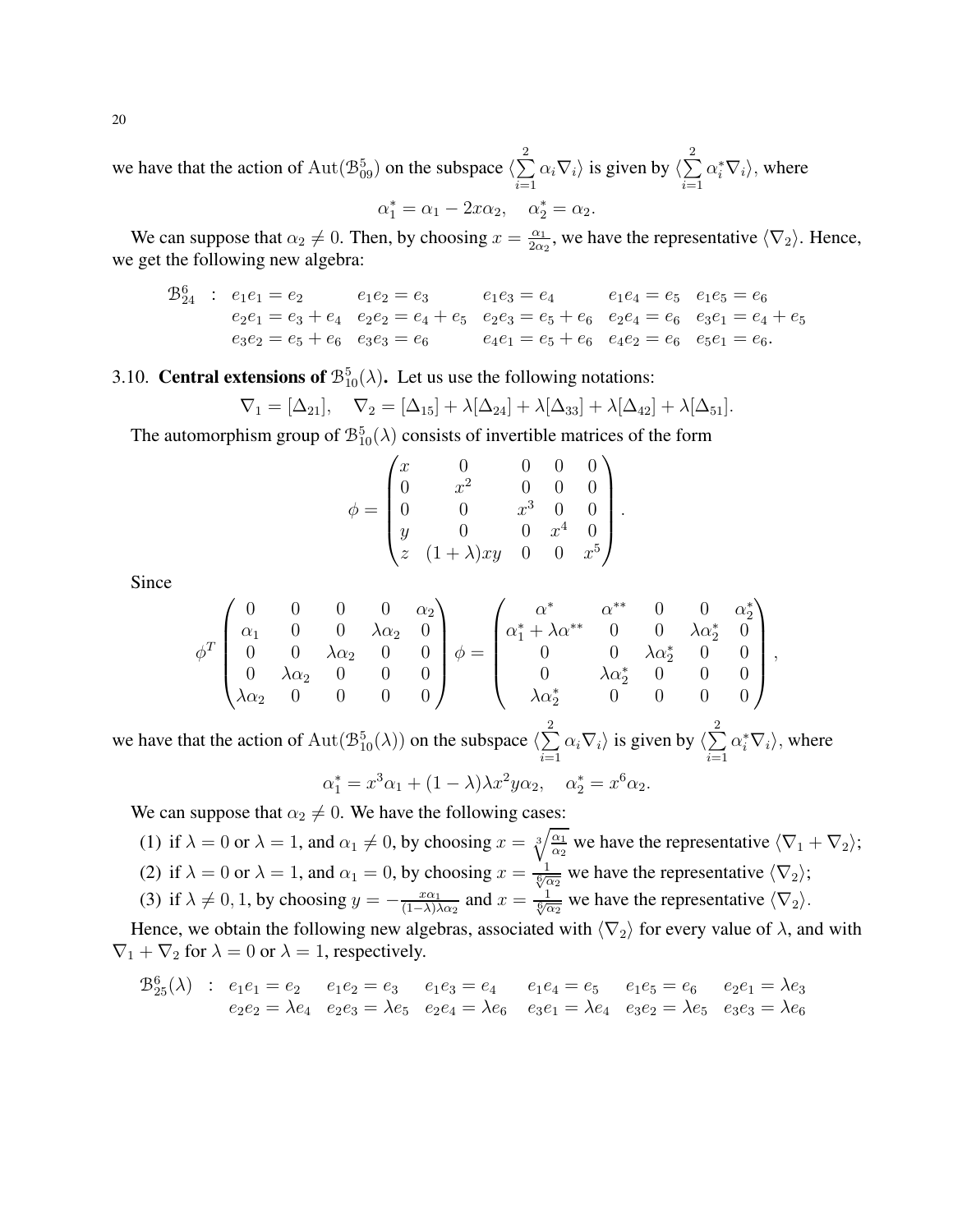$$
e_4e_1 = \lambda e_5 \quad e_4e_2 = \lambda e_6 \quad e_5e_1 = \lambda e_6.
$$
\n
$$
B_{26}^6 \qquad : \begin{array}{lcl} e_1e_1 = e_2 \quad e_1e_2 = e_3 \quad e_1e_3 = e_4 \quad e_1e_4 = e_5 \quad e_1e_5 = e_6 \quad e_2e_1 = e_6 \end{array}
$$
\n
$$
B_{27}^6 \qquad : \begin{array}{lcl} e_1e_1 = e_2 \quad e_1e_2 = e_3 \quad e_1e_3 = e_4 \quad e_1e_4 = e_5 \quad e_1e_5 = e_6 \quad e_2e_1 = e_3 + e_6 \end{array}
$$
\n
$$
e_2e_2 = e_4 \quad e_2e_3 = e_5 \quad e_2e_4 = e_6 \quad e_3e_1 = e_4 \quad e_3e_2 = e_5 \quad e_3e_3 = e_6 \end{array}
$$
\n
$$
e_4e_1 = e_5 \quad e_4e_2 = e_6 \quad e_5e_1 = e_6
$$

#### 3.11. **Central extensions of**  $\mathcal{B}_{11}^5$ . Let us use the following notations:

$$
\nabla_1 = [\Delta_{21}], \quad \nabla_2 = [\Delta_{15}] + [\Delta_{22}] + [\Delta_{31}].
$$

The automorphism group of  $\mathcal{B}_{11}^5$  consists of invertible matrices of the form

$$
\phi = \begin{pmatrix}\n1 & 0 & 0 & 0 & 0 \\
x & 1 & 0 & 0 & 0 \\
y & x & 1 & 0 & 0 \\
z & y & x & 1 & 0 \\
t & x + z & y & x & 1\n\end{pmatrix}
$$

Since

$$
\phi^T \begin{pmatrix} 0 & 0 & 0 & 0 & \alpha_2 \\ \alpha_1 & \alpha_2 & 0 & 0 & 0 \\ \alpha_2 & 0 & 0 & 0 & 0 \\ 0 & 0 & 0 & 0 & 0 \\ 0 & 0 & 0 & 0 & 0 \end{pmatrix} \phi = \begin{pmatrix} \alpha^* & \alpha^{**} & \alpha^{***} & \alpha^{***} & \alpha_2^{*} \\ \alpha_1^* + \alpha^{***} & \alpha_2^* & 0 & 0 & 0 \\ \alpha_2^* & 0 & 0 & 0 & 0 & 0 \\ 0 & 0 & 0 & 0 & 0 & 0 \\ 0 & 0 & 0 & 0 & 0 & 0 \end{pmatrix},
$$

we have that the action of  $\text{Aut}(\mathcal{B}_{10}^5(\lambda))$  on the subspace  $\langle \sum_{i=1}^2 \alpha_i \nabla_i \rangle$  is given by  $\langle \sum_{i=1}^2 \alpha_i^* \nabla_i \rangle$ , where

$$
\alpha_1^* = \alpha_1 + x\alpha_2, \quad \alpha_2^* = \alpha_2
$$

We can suppose that  $\alpha_2 \neq 0$ . Then, by taking  $x = -\frac{\alpha_1}{\alpha_2}$ , we have the representative  $\langle \nabla_2 \rangle$ , with the following associated algebra:

$$
\begin{array}{cccc}\n\mathcal{B}_{28}^6 & : & e_1e_1 = e_2 & e_1e_2 = e_3 & e_1e_3 = e_4 & e_1e_4 = e_5 \\
& e_1e_5 = e_6 & e_2e_1 = e_5 & e_2e_2 = e_6 & e_3e_1 = e_6\n\end{array}
$$

3.12. **Central extensions of**  $\mathcal{B}_{12}^5$ . Let us use the following notations:

$$
\nabla_1 = [\Delta_{21}], \quad \nabla_2 = [\Delta_{15}] + [\Delta_{22}] + [\Delta_{24}] + [\Delta_{31}] + [\Delta_{33}] + [\Delta_{42}] + [\Delta_{51}].
$$

The automorphism group of  $\mathcal{B}_{12}^5$  consists of invertible matrices of the form

$$
\phi = \begin{pmatrix}\n1 & 0 & 0 & 0 & 0 \\
x & 1 & 0 & 0 & 0 \\
y & 2x & 1 & 0 & 0 \\
z & x^2 + 2y & 3x & 1 & 0 \\
t & x(1 + 2y) + 2z & 3x^2 + 3y & 4x & 1\n\end{pmatrix}.
$$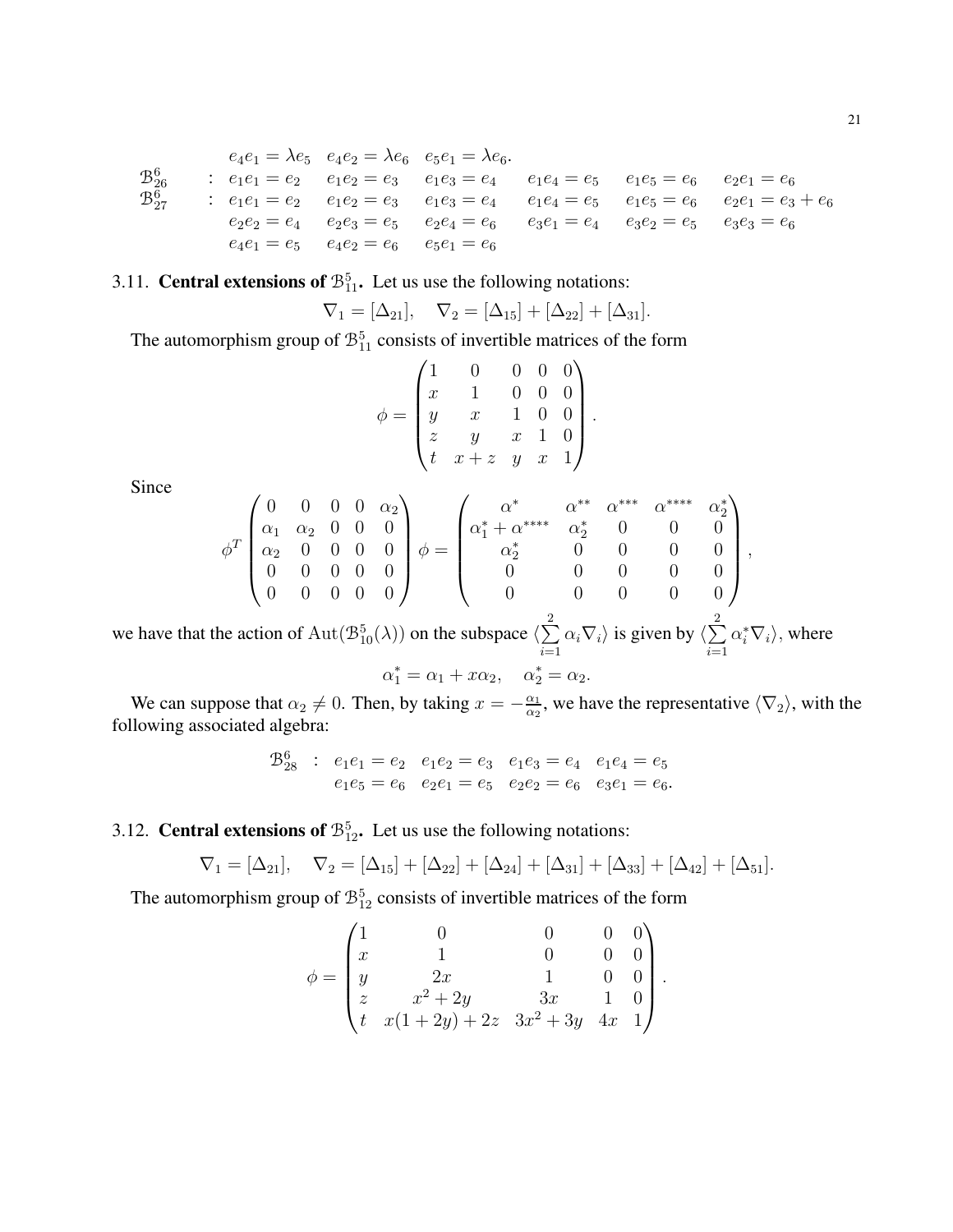Since

$$
\phi^T \begin{pmatrix} 0 & 0 & 0 & \alpha_2 \\ \alpha_1 & \alpha_2 & 0 & \alpha_2 & 0 \\ \alpha_2 & 0 & \alpha_2 & 0 & 0 \\ 0 & \alpha_2 & 0 & 0 & 0 \\ \alpha_2 & 0 & 0 & 0 & 0 \end{pmatrix} \phi = \begin{pmatrix} \alpha^* & \alpha^{**} & \alpha^{***} & \alpha^{***} & \alpha^{***} & \alpha_2^{**} \\ \alpha_1^* + \alpha^{**} + \alpha^{***} & \alpha_2^* + \alpha^{***} & \alpha_2^* & 0 \\ \alpha_2^* + \alpha^{***} & \alpha_2^* & \alpha_2^* & 0 & 0 \\ \alpha_2^* & \alpha_2^* & 0 & 0 & 0 \\ \alpha_2^* & 0 & 0 & 0 & 0 \end{pmatrix}
$$

we have that the action of Aut $(\mathcal{B}_{10}^5(\lambda))$  on the subspace  $\langle \sum_{i=1}^2 \alpha_i \nabla_i \rangle$  is given by  $\langle \sum_{i=1}^2 \alpha_i^* \nabla_i \rangle$ , where

$$
\alpha_1^* = \alpha_1 - 3x\alpha_2, \quad \alpha_2^* = \alpha_2
$$

We can suppose that  $\alpha_2 \neq 0$ . Then, by taking  $x = \frac{\alpha_1}{3\alpha_2}$ , we have the representative  $\langle \nabla_2 \rangle$ . Hence, we obtain the following new algebra:

$$
\begin{array}{ccccccccc}\n\mathfrak{B}^6_{29} & : & e_1e_1 = e_2 & e_1e_2 = e_3 & e_1e_3 = e_4 & e_1e_4 = e_5 & e_1e_5 = e_6 \\
& e_2e_1 = e_3 + e_5 & e_2e_2 = e_4 + e_6 & e_2e_3 = e_5 & e_2e_4 = e_6 & e_3e_1 = e_4 + e_6 \\
& e_3e_2 = e_5 & e_3e_3 = e_6 & e_4e_1 = e_5 & e_4e_2 = e_6 & e_5e_1 = e_6.\n\end{array}
$$

3.13. Classification theorem. Summarizing the results of the present section, we obtain the following theorem.

Theorem B. Let B be a 6-dimensional complex one-generated nilpotent bicommutative algebra. Then, B is isomorphic to an algebra from the following list:

| $\mathcal{B}_{01}^6$                            | $e_1e_1=e_2$         | $e_1e_2=e_4$         | $e_1e_4 = e_5$       | $e_2e_1 = e_3$ $e_3e_1 = e_6$         |                                               |
|-------------------------------------------------|----------------------|----------------------|----------------------|---------------------------------------|-----------------------------------------------|
| $\mathcal{B}^6_{02}(\lambda)$                   | $e_1e_1 = e_2$       | $e_1e_2 = e_4$       | $e_1e_3 = e_6$       | $e_1e_4 = e_5$                        |                                               |
|                                                 | $e_2e_1 = e_3$       | $e_2e_2 = e_6$       | $e_3e_1=\lambda e_6$ | $e_4e_1 = e_6$                        |                                               |
| $\mathcal{B}_{03}^6(\lambda,\mu)$               | $e_1e_1 = e_2$       | $e_1e_2 = e_4$       | $e_1e_3=e_6$         | $e_1e_4 = \lambda e_5 + \mu e_6$      |                                               |
|                                                 | $e_2e_1 = e_3$       | $e_2e_2 = e_6$       | $e_3e_1 = e_5$       | $e_4e_1 = e_6$                        |                                               |
| $\mathcal{B}_{04}^6$                            | $e_1e_1 = e_2$       | $e_1e_2 = e_4$       | $e_1e_3 = e_6$       | $e_2e_1 = e_3$                        |                                               |
|                                                 | $e_2e_2 = e_6$       | $e_3e_1 = e_4 + e_5$ | $e_4e_1 = e_6$       |                                       |                                               |
| $\frac{\mathcal{B}_{05}^6}{\mathcal{B}_{06}^6}$ | $e_1e_1 = e_2$       | $e_1e_2 = e_5$       | $e_2e_1 = e_3$       | $e_3e_1 = e_4$ $e_4e_1 = e_6$         |                                               |
|                                                 | $e_1e_1 = e_2$       | $e_1e_2 = e_3$       | $e_1e_3 = e_4$       | $e_1e_4 = e_6$                        |                                               |
|                                                 | $e_2e_1 = e_4 + e_5$ | $e_2e_2 = e_6$       | $e_3e_1 = e_6$       |                                       |                                               |
| $\mathcal{B}^6_{07}$                            | $e_1e_1 = e_2$       | $e_1e_2 = e_3$       | $e_1e_3 = e_4$       | $e_1e_4 = e_6$                        | $e_2e_1 = e_3 + e_4 + e_5$                    |
|                                                 | $e_2e_2 = e_4 + e_6$ | $e_2e_3 = e_6$       | $e_3e_1 = e_4 + e_6$ | $e_3e_2 = e_6$                        | $e_4e_1 = e_6$                                |
| $\overline{\mathcal{B}^6_{08}}(\lambda)$        | $e_1e_1 = e_2$       | $e_1e_2 = e_3$       | $e_1e_3 = e_4$       | $e_1e_4 = e_6$                        | $e_2e_1 = \lambda e_3 + e_5$                  |
|                                                 | $e_2e_2=\lambda e_4$ | $e_2e_3=\lambda e_6$ | $e_3e_1=\lambda e_4$ |                                       | $e_3e_2 = \lambda e_6$ $e_4e_1 = \lambda e_6$ |
| $\mathcal{B}_{09}^6(\lambda)$                   | $e_1e_1 = e_2$       | $e_1e_2 = e_4$       | $e_1e_3 = e_6$       | $e_1e_4 = \lambda e_6$ $e_2e_1 = e_3$ |                                               |
|                                                 | $e_2e_2 = e_6$       | $e_3e_1 = e_5$       | $e_4e_1 = e_6$       | $e_5e_1=e_6$                          |                                               |
| $\mathcal{B}_{10}^6$                            | $e_1e_1 = e_2$       | $e_1e_2 = e_4$       | $e_1e_4 = e_6$       |                                       |                                               |
|                                                 | $e_2e_1=e_3$         | $e_3e_1 = e_5$       | $e_5e_1 = e_6$       |                                       |                                               |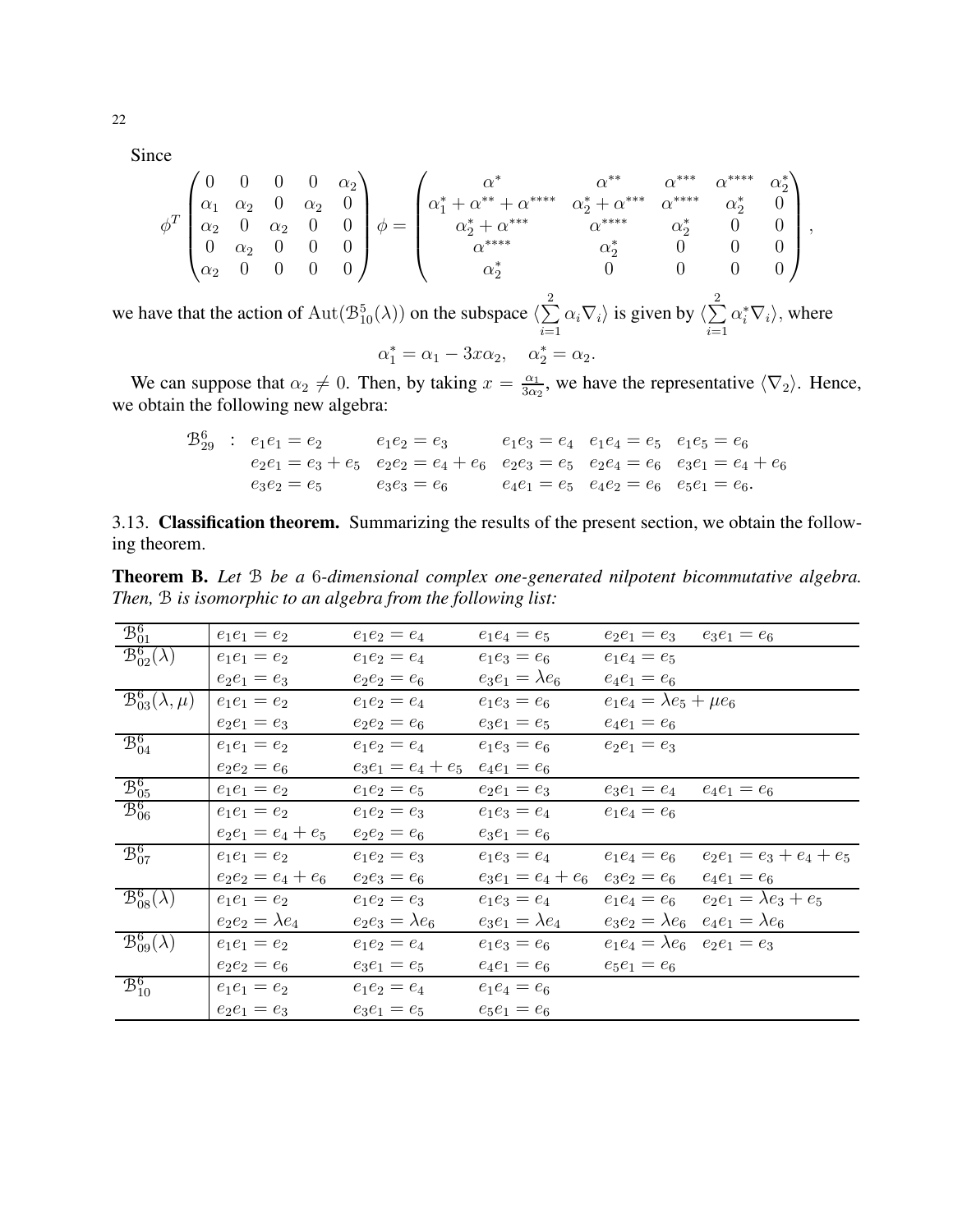| $\mathcal{B}_{11}^6$                                      | $e_1e_1 = e_2$                                      | $e_1e_2 = e_4$                | $e_2e_1 = e_3$                      | $e_3e_1 = e_5$<br>$e_5e_1 = e_6$                                                                                   |
|-----------------------------------------------------------|-----------------------------------------------------|-------------------------------|-------------------------------------|--------------------------------------------------------------------------------------------------------------------|
| $\mathcal{B}_{12}^6(\lambda)$                             | $e_1e_1 = e_2$                                      | $e_1e_2 = e_3$                | $e_1e_3 = e_5$                      | $e_2e_1 = \lambda e_3 + e_4$<br>$e_1e_5 = e_6$                                                                     |
|                                                           | $e_2e_2=\lambda e_5$                                | $e_2e_3=\lambda e_6$          | $e_3e_1=\lambda e_5$                | $e_3e_2 = \lambda e_6$ $e_5e_1 = \lambda e_6$                                                                      |
| $\mathcal{B}_{13}^6(\lambda)$                             | $e_1e_1 = e_2$                                      | $e_1e_2 = e_3$                | $e_1e_3 = e_5$                      | $e_1e_5 = e_6$                                                                                                     |
|                                                           | $e_2e_1 = \lambda e_3 + e_4$ $e_2e_2 = \lambda e_5$ |                               | $e_2e_3=\lambda e_6$                | $e_3e_1=\lambda e_5$                                                                                               |
|                                                           | $e_3e_2=\lambda e_6$                                | $e_4e_1=e_6$                  | $e_5e_1=\lambda e_6$                |                                                                                                                    |
| $\mathcal{B}^6_{14}(\lambda)$                             | $e_1e_1 = e_2$                                      | $e_1e_2 = e_3$                | $e_1e_3 = e_5$                      | $e_1e_4 = e_6$ $e_1e_5 = e_6$                                                                                      |
|                                                           | $e_2e_1 = e_4$                                      | $e_2e_2 = e_6$                | $e_3e_1 = e_6$                      | $e_4e_1 = \lambda e_6$                                                                                             |
| $\mathcal{B}^6_{15}(\lambda)$                             | $e_1e_1 = e_2$                                      | $e_1e_2 = e_3$                | $e_1e_3 = e_5$                      | $e_1e_4 = e_6$                                                                                                     |
|                                                           | $e_1e_5 = e_6$                                      | $e_2e_1 = e_3 + e_4$          | $e_2e_2 = e_5 + e_6$ $e_2e_3 = e_6$ |                                                                                                                    |
|                                                           | $e_3e_1 = e_5 + e_6$                                | $e_3e_2 = e_6$                | $e_4e_1 = \lambda e_6$              | $e_5e_1 = e_6$                                                                                                     |
| $\overline{{\mathcal B}^6_{16}(\lambda)_{\lambda\neq 0}}$ | $e_1e_1 = e_2$                                      | $e_1e_2 = e_4$                | $e_1e_3 = e_5$                      | $e_1e_4 = \lambda e_5$ $e_1e_5 = \lambda e_6$                                                                      |
|                                                           | $e_2e_1 = e_3$                                      | $e_2e_2 = e_5$                | $e_2e_3 = e_6$                      | $e_2e_4 = \lambda e_6$ $e_3e_1 = (1/\lambda)e_5$                                                                   |
|                                                           | $e_3e_2 = e_6$                                      | $e_4e_1 = e_5$                | $e_4e_2=\lambda e_6$                | $e_5e_1 = e_6$                                                                                                     |
| $\overline{\mathcal{B}}_{17}^6(\lambda)_{\lambda\neq 0}$  | $e_1e_1 = e_2$                                      | $e_1e_2 = e_4$                | $e_1e_3 = e_5$                      | $e_1e_4 = \lambda e_5 + e_6$                                                                                       |
|                                                           | $e_1e_5 = \lambda e_6$                              | $e_2e_1 = e_3$                | $e_2e_2 = e_5$                      | $e_2e_3 = e_6$ $e_2e_4 = \lambda e_6$                                                                              |
|                                                           | $e_3e_1=(1/\lambda)e_5$                             | $e_3e_2 = e_6$                | $e_4e_1 = e_5$                      | $e_4e_2 = \lambda e_6$ $e_5e_1 = e_6$                                                                              |
| $\mathcal{B}^6_{18}(\lambda)$                             | $e_1e_1 = e_2$                                      | $e_1e_2 = e_4$                | $e_1e_3 = e_5$                      | $e_1e_4 = e_5 + \lambda e_6$                                                                                       |
|                                                           | $e_1e_5 = e_6$                                      | $e_2e_1 = e_3$                | $e_2e_2 = e_5$                      | $e_2e_3 = e_6$ $e_2e_4 = e_6$                                                                                      |
|                                                           | $e_3e_1 = e_5 + e_6$                                | $e_3e_2 = e_6$                | $e_4e_1 = e_5$                      | $e_4e_2 = e_6$ $e_5e_1 = e_6$                                                                                      |
| $\mathcal{B}_{19}^6$                                      | $e_1e_1 = e_2$                                      | $e_1e_2 = e_4$                | $e_1e_3 = e_5$                      | $e_1e_4 = e_6$                                                                                                     |
|                                                           | $e_2e_1 = e_3$                                      | $e_2e_2 = e_5$                | $e_2e_3=e_6$                        | $e_3e_1 = e_4$                                                                                                     |
|                                                           | $e_3e_2 = e_6$                                      | $e_4e_1 = e_5$                | $e_5e_1 = e_6$                      |                                                                                                                    |
| $\mathcal{B}^6_{20}$                                      | $e_1e_1 = e_2$                                      | $e_1e_2 = e_5$                | $e_1e_3 = e_6$                      | $e_2e_1 = e_3$                                                                                                     |
|                                                           | $e_2e_2 = e_6$                                      | $e_3e_1 = e_4$                | $e_4e_1 = e_5$                      | $e_5e_1 = e_6$                                                                                                     |
| $\mathcal{B}_{21}^6$                                      | $e_1e_1 = e_2$                                      | $e_1e_2 = e_6$                | $e_2e_1=e_3$                        |                                                                                                                    |
|                                                           | $e_3e_1 = e_4$                                      | $e_4e_1 = e_5$                | $e_5e_1 = e_6$                      |                                                                                                                    |
| $\mathcal{B}_{22}^6$                                      | $e_1e_1 = e_2$                                      | $e_2e_1 = e_3$                | $e_3e_1 = e_4$                      | $e_4e_1 = e_5$<br>$e_5e_1 = e_6$                                                                                   |
| $\mathcal{B}_{23}^6$                                      | $e_1e_1 = e_2$                                      | $e_1e_2 = e_3$                | $e_1e_3 = e_4$                      | $e_1e_4 = e_5$                                                                                                     |
|                                                           | $e_1e_5 = e_6$                                      | $e_2e_1 = e_4$                | $e_2e_2 = e_5$                      | $e_2e_3=e_6$                                                                                                       |
|                                                           | $e_3e_1=e_5$                                        | $e_3e_2 = e_6$                | $e_4e_1 = e_6$                      |                                                                                                                    |
| $\mathcal{B}_{24}^6$                                      | $e_1e_1 = e_2$ $e_1e_2 = e_3$                       |                               |                                     | $e_1e_3 = e_4$ $e_1e_4 = e_5$ $e_1e_5 = e_6$                                                                       |
|                                                           |                                                     |                               |                                     | $e_2e_1 = e_3 + e_4$ $e_2e_2 = e_4 + e_5$ $e_2e_3 = e_5 + e_6$ $e_2e_4 = e_6$ $e_3e_1 = e_4 + e_5$                 |
|                                                           |                                                     |                               |                                     | $e_3e_2 = e_5 + e_6$ $e_3e_3 = e_6$ $e_4e_1 = e_5 + e_6$ $e_4e_2 = e_6$ $e_5e_1 = e_6$                             |
| $\mathcal{B}_{25}^6(\lambda)$                             | $e_1e_1 = e_2$                                      |                               | $e_1e_2 = e_3$ $e_1e_3 = e_4$       | $e_1e_4 = e_5$ $e_1e_5 = e_6$                                                                                      |
|                                                           | $e_2e_1 = \lambda e_3$                              |                               |                                     | $e_2e_2 = \lambda e_4$ $e_2e_3 = \lambda e_5$ $e_2e_4 = \lambda e_6$ $e_3e_1 = \lambda e_4$                        |
|                                                           |                                                     |                               |                                     | $e_3e_2 = \lambda e_5$ $e_3e_3 = \lambda e_6$ $e_4e_1 = \lambda e_5$ $e_4e_2 = \lambda e_6$ $e_5e_1 = \lambda e_6$ |
| $\mathcal{B}^6_{26}$                                      | $e_1e_1 = e_2$                                      | $e_1e_2 = e_3$ $e_1e_3 = e_4$ |                                     |                                                                                                                    |
|                                                           | $e_1e_4 = e_5$                                      | $e_1e_5 = e_6$                | $e_2e_1=e_6$                        |                                                                                                                    |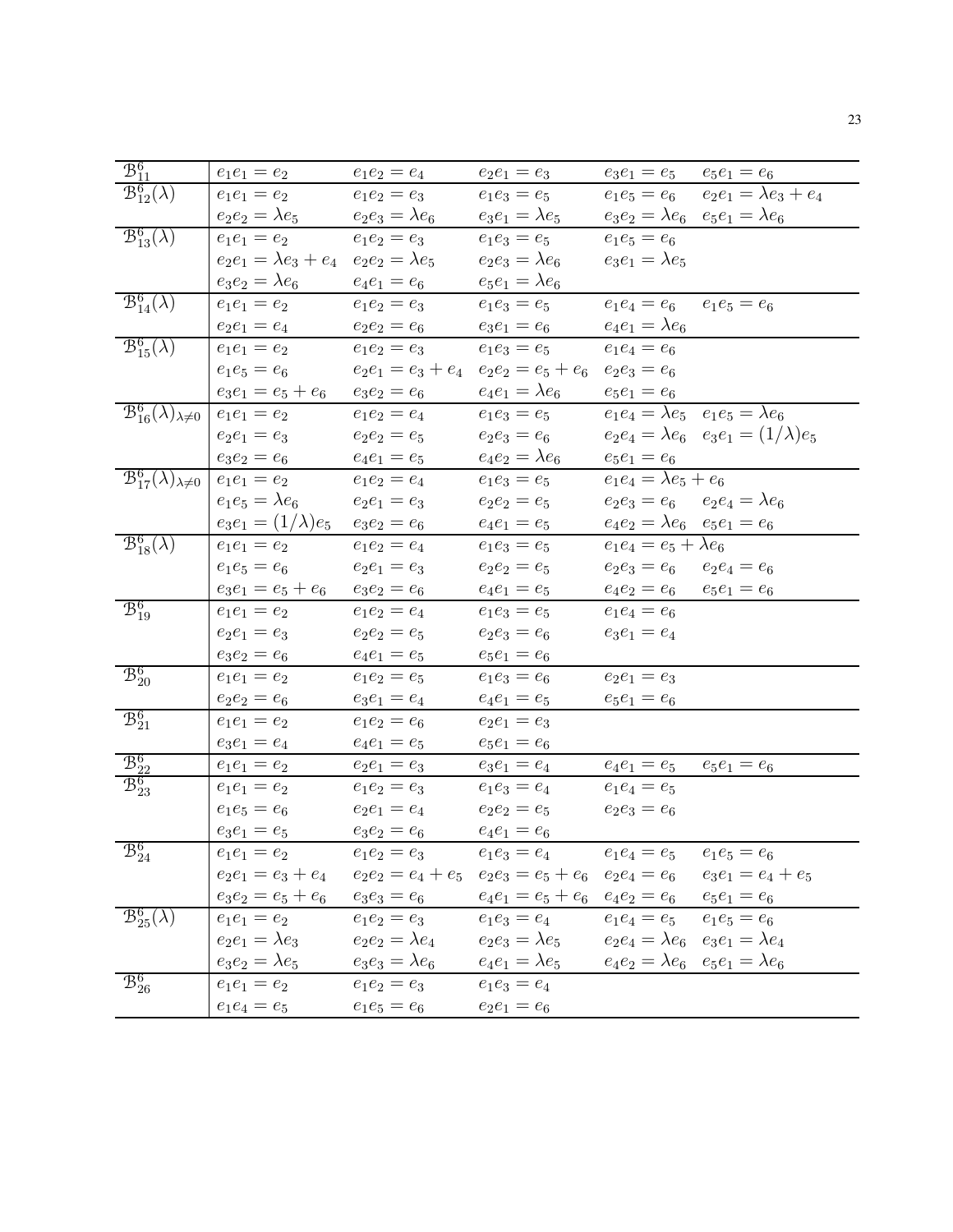| $\overline{B_{27}^6}$           | $e_1e_1 = e_2$       | $e_1e_2=e_3$         | $e_1e_3=e_4$   | $e_1e_4=e_5$   | $e_1e_5=e_6$         |
|---------------------------------|----------------------|----------------------|----------------|----------------|----------------------|
|                                 | $e_2e_1 = e_3 + e_6$ | $e_2e_2 = e_4$       | $e_2e_3 = e_5$ | $e_2e_4=e_6$   | $e_3e_1 = e_4$       |
|                                 | $e_3e_2 = e_5$       | $e_3e_3=e_6$         | $e_4e_1 = e_5$ | $e_4e_2 = e_6$ | $e_5e_1 = e_6$       |
| $\overline{\mathcal{B}^6_{28}}$ | $e_1e_1 = e_2$       | $e_1e_2 = e_3$       | $e_1e_3 = e_4$ | $e_1e_4 = e_5$ |                      |
|                                 | $e_1e_5 = e_6$       | $e_2e_1 = e_5$       | $e_2e_2 = e_6$ | $e_3e_1 = e_6$ |                      |
| $\overline{\mathcal{B}_{29}^6}$ | $e_1e_1 = e_2$       | $e_1e_2 = e_3$       | $e_1e_3 = e_4$ | $e_1e_4 = e_5$ | $e_1e_5=e_6$         |
|                                 | $e_2e_1 = e_3 + e_5$ | $e_2e_2 = e_4 + e_6$ | $e_2e_3=e_5$   | $e_2e_4 = e_6$ | $e_3e_1 = e_4 + e_6$ |
|                                 | $e_3e_2 = e_5$       | $e_3e_3=e_6$         | $e_4e_1 = e_5$ | $e_4e_2 = e_6$ | $e_5e_1=e_6$         |

#### **REFERENCES**

- <span id="page-23-0"></span>[1] Abdelwahab H., Calderón A.J., Kaygorodov I., The algebraic and geometric classification of nilpotent binary Lie algebras, International Journal of Algebra and Computation, 29 (2019), 6, 1113-1129.
- <span id="page-23-5"></span>[2] Adashev J., Kaygorodov I., Khudoyberdiyev A., Sattarov A., The algebraic and geometric classification of nilpotent right commutative algebras, Results in Mathematics, 76 (2021), 1, Paper: 24.
- <span id="page-23-11"></span><span id="page-23-10"></span>[3] Burde D., Dekimpe K., Deschamps S., LR-algebras, New Developments in Lie Theory and Geometry, Amer. Math. Soc., Providence, RI, Contemporary Mathematics 491 (2009), 125-140.
- <span id="page-23-7"></span>[4] Burde D., Dekimpe K., Vercammen K., Complete LR-structures on solvable Lie algebras, Journal of Group Theory, 13 (2010), 5, 703-719.
- <span id="page-23-13"></span>[5] Cayley A., On the theory of analytical forms called trees, Phil. Mag., 13 (1857), 19–30; Collected Math. Papers, University Press, Cambridge, 3 (1890), 242–246.
- [6] Calderón Martín A., Fernández Ouaridi A., Kaygorodov I., The classification of *n*-dimensional anticommutative algebras with  $(n-3)$ -dimensional annihilator, Communications in Algebra, 47 (2019), 1, 173–181.
- <span id="page-23-1"></span>[7] Calderón Martín A., Fernández Ouaridi A., Kaygorodov I., The classification of 2-dimensional rigid algebras, Linear and Multilinear Algebra, 68 (2020), 4, 828-844.
- <span id="page-23-14"></span>[8] Calderón Martín A., Fernández Ouaridi A., Kaygorodov I., On the classification of bilinear maps with radical of a fixed codimension, Linear and Multilinear Algebra, 2020, DOI:10.1080/03081087.2020.1849001
- <span id="page-23-12"></span>[9] Camacho L., Karimjanov I., Kaygorodov I., Khudoyberdiyev A., Central extensions of filiform Zinbiel algebras, Linear and Multilinear Algebra, 2020, DOI: 10.1080/03081087.2020.1764903
- <span id="page-23-6"></span>[10] Camacho L., Karimjanov I., Kaygorodov I., Khudoyberdiyev A., One-generated nilpotent Novikov algebras, Linear and Multilinear Algebra, 70 (2022), 2, 331–365.
- <span id="page-23-17"></span>[11] Camacho L., Kaygorodov I., Lopatkin V., Salim M., The variety of dual Mock-Lie algebras, Communications in Mathematics, 28 (2020), 2, 161–178.
- <span id="page-23-2"></span>[12] Cicalò S., De Graaf W., Schneider C., Six-dimensional nilpotent Lie algebras, Linear Algebra and its Applications, 436 (2012), 1, 163-189.
- <span id="page-23-15"></span>[13] Darijani I., Usefi H., The classification of 5-dimensional p-nilpotent restricted Lie algebras over perfect fields, I., Journal of Algebra, 464 (2016), 97-140.
- <span id="page-23-16"></span>[14] De Graaf W., Classification of 6-dimensional nilpotent Lie algebras over fields of characteristic not 2, Journal of Algebra, 309 (2007), 2, 640–653.
- <span id="page-23-3"></span>[15] De Graaf W., Classification of nilpotent associative algebras of small dimension, International Journal of Algebra and Computation, 28 (2018), 1, 133-161.
- <span id="page-23-8"></span><span id="page-23-4"></span>[16] Dekimpe K., Ongenae V., Filiform left-symmetric algebras, Geometriae Dedicata, 74 (1999), 2, 165–199.
- [17] Drensky V., Zhakhayev B., Noetherianity and Specht problem for varieties of bicommutative algebras, Journal of Algebra, 499 (2018), 1, 570–582.
- <span id="page-23-9"></span>[18] Drensky V., Varieties of bicommutative algebras, Serdica Mathematical Journal, 45 (2019), 167–188